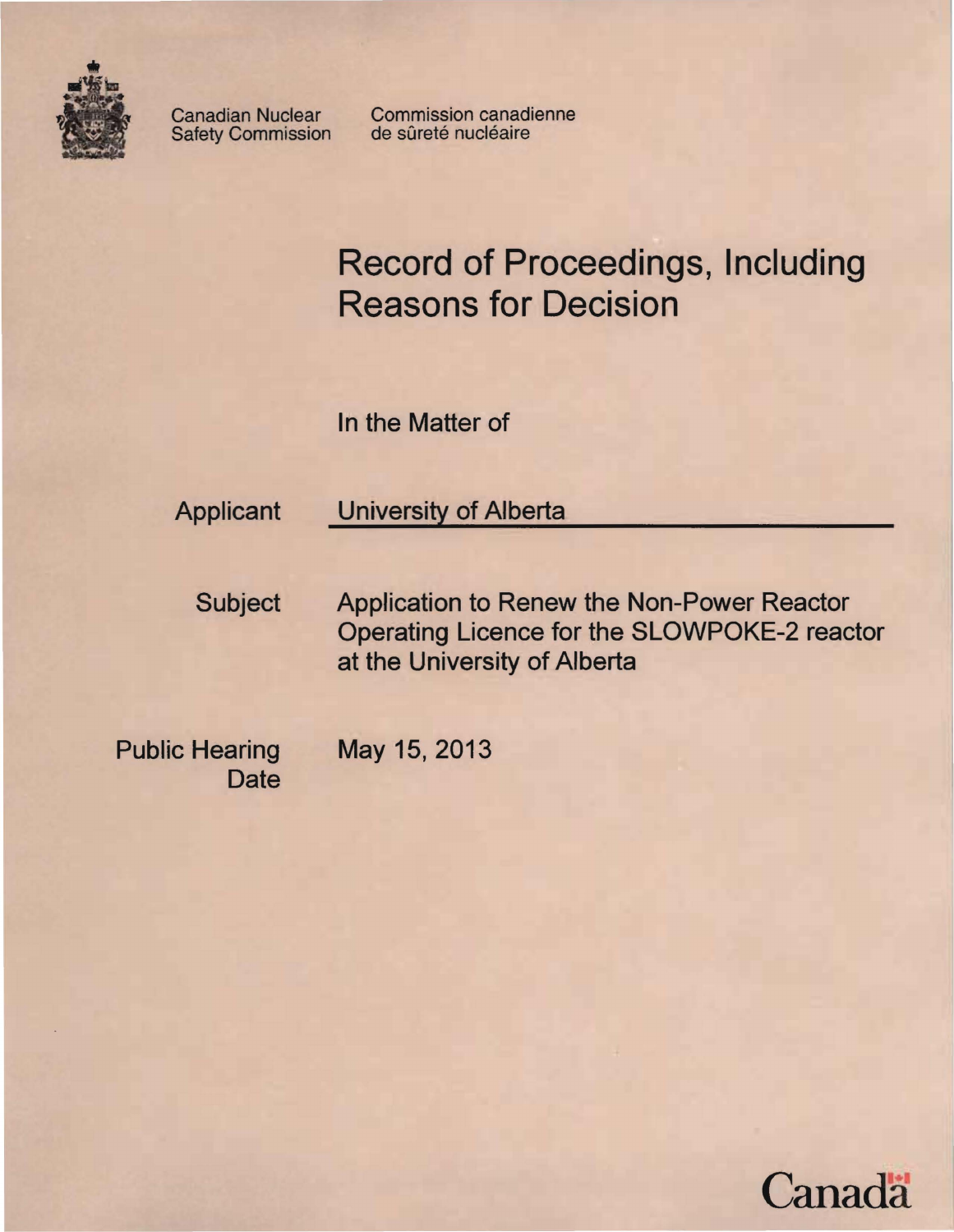# **RECORD OF PROCEEDINGS**

| Applicant:                                                           | University of Alberta                                                                                               |                                            |  |
|----------------------------------------------------------------------|---------------------------------------------------------------------------------------------------------------------|--------------------------------------------|--|
| Address/Location:                                                    | 2-51 South Academic Building, Edmonton, Alberta T6G 2G7                                                             |                                            |  |
| Purpose:                                                             | Application to renew the Non-Power Reactor Operating Licence<br>for the SLOWPOKE-2 reactor at University of Alberta |                                            |  |
| Application received:                                                | November 19, 2012                                                                                                   |                                            |  |
| Date of public hearing:                                              | May 15, 2013                                                                                                        |                                            |  |
| Location:                                                            | Canadian Nuclear Safety Commission (CNSC) Public Hearing<br>Room, 280 Slater St., 14th. Floor, Ottawa, Ontario      |                                            |  |
| Members present:                                                     | M. Binder, Chair<br>R. J. Barriault<br>A. Harvey                                                                    | R. Velshi<br>M. J. McDill<br>D.D. Tolgyesi |  |
| Secretary:<br><b>Recording Secretary:</b><br>Senior General Counsel: | M.A. Leblanc<br>T. Johnston<br>J. Lavoie                                                                            |                                            |  |

| <b>Applicant Represented By</b>                          |                    |                        | <b>Document Number</b> |
|----------------------------------------------------------|--------------------|------------------------|------------------------|
| • R.N. Fedorak, Associate Vice-President (Research)      | CMD 13-H8.1        |                        |                        |
| • J.M. Duke, Director, SLOWPOKE Nuclear Reactor Facility |                    |                        |                        |
|                                                          |                    |                        | <b>CMD 13-H8.1A</b>    |
|                                                          |                    |                        |                        |
| <b>CNSC</b> staff                                        |                    |                        | <b>Document Number</b> |
| $\bullet$ R. Jammal                                      | • C. Carrier       | $\bullet$ C. Françoise |                        |
| $\bullet$ P. Elder                                       | $\bullet$ W. Islam |                        | <b>CMD 13-H8</b>       |
|                                                          |                    |                        |                        |

 **Licence:** Renewed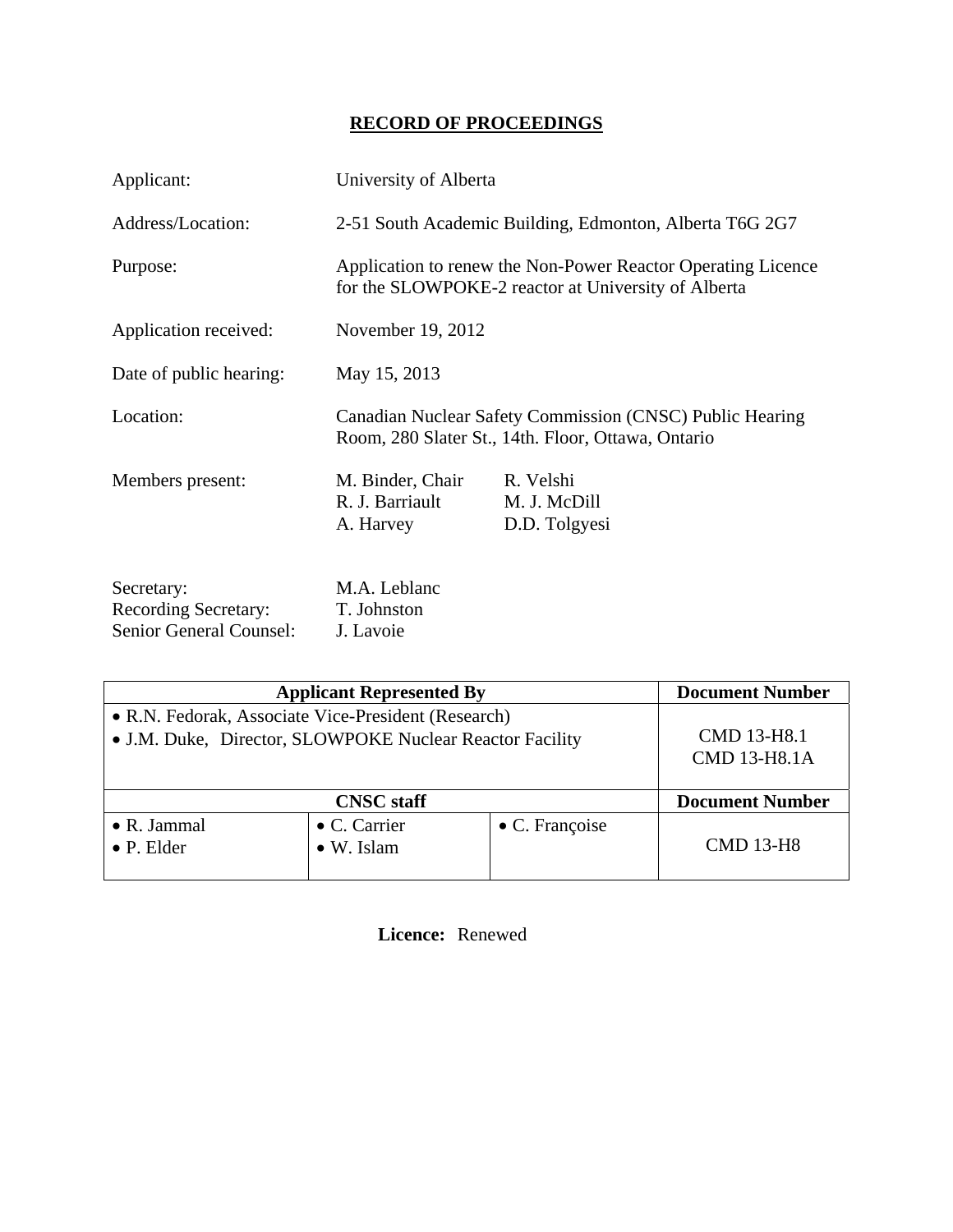# **Table of Contents**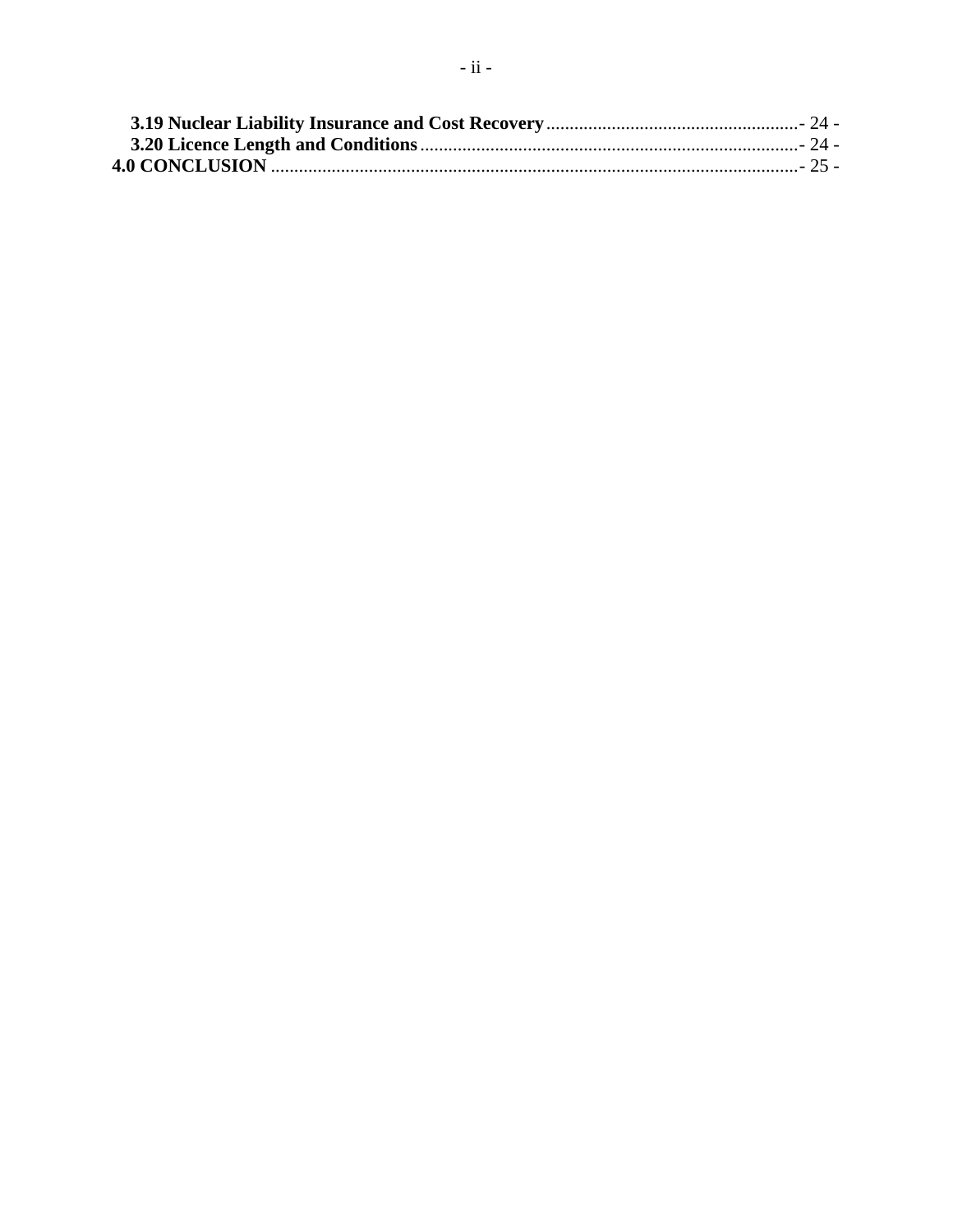# **1.0 INTRODUCTION**

- 1. The University of Alberta (U of A) has applied to the Canadian Nuclear Safety Commission<sup>1</sup> for the renewal of the Non-Power Reactor Operating Licence for a period of 10 years for its SLOWPOKE-2 reactor located in Edmonton, Alberta. The current operating licence NPROL-18.00/2013 expires on June 30, 2013.
- 2. The U of A Safe Low-Power Kritical Experiment (SLOWPOKE-2) reactor is a small research reactor located in the Dentistry-Pharmacy Building in the U of A campus, in Edmonton, Alberta. The SLOWPOKE-2 reactor has been in operation for 35 years and is used in support research, teaching, neutron activation and isotope production.

**Issue** 

- 3. In considering the application, the Commission was required to decide, pursuant to subsection 24(4) of the *Nuclear Safety and Control Act*<sup>2</sup> (NSCA):
	- a) if the U of A is qualified to carry on the activity that the licence would authorize; and
	- b) if, in carrying on that activity, the U of A would make adequate provision for the protection of the environment, the health and safety of persons and the maintenance of national security and measures required to implement international obligations to which Canada has agreed.

# Public Hearing

4. Pursuant to section 22 of the NSCA, the President of the Commission established a Panel of the Commission to review the application. The Commission, in making its decision, considered information presented for a public hearing held on May 15, 2013 in Ottawa, Ontario. The public hearing was conducted in accordance with the *Canadian Nuclear Safety Commission Rules of Procedure*<sup>3</sup> . During the public hearing, the Commission considered written submissions and heard oral presentations from CNSC staff (CMD 13-H8) and the U of A (CMD 13-H8.1 and CMD 13-H8.1A). Oral and written interventions were allowed but none were received.

# **2.0 DECISION**

 $\overline{a}$ 

5. Based on its consideration of the matter, as described in more detail in the following

<sup>&</sup>lt;sup>1</sup> The *Canadian Nuclear Safety Commission* is referred to as the "CNSC" when referring to the organization and its staff in general, and as the "Commission" when referring to the tribunal component.

 $2$  Statutes of Canada (S.C.) 1997, chapter (c.) 9.

<sup>&</sup>lt;sup>3</sup> Statutory Orders and Regulations (SOR)/2000-211.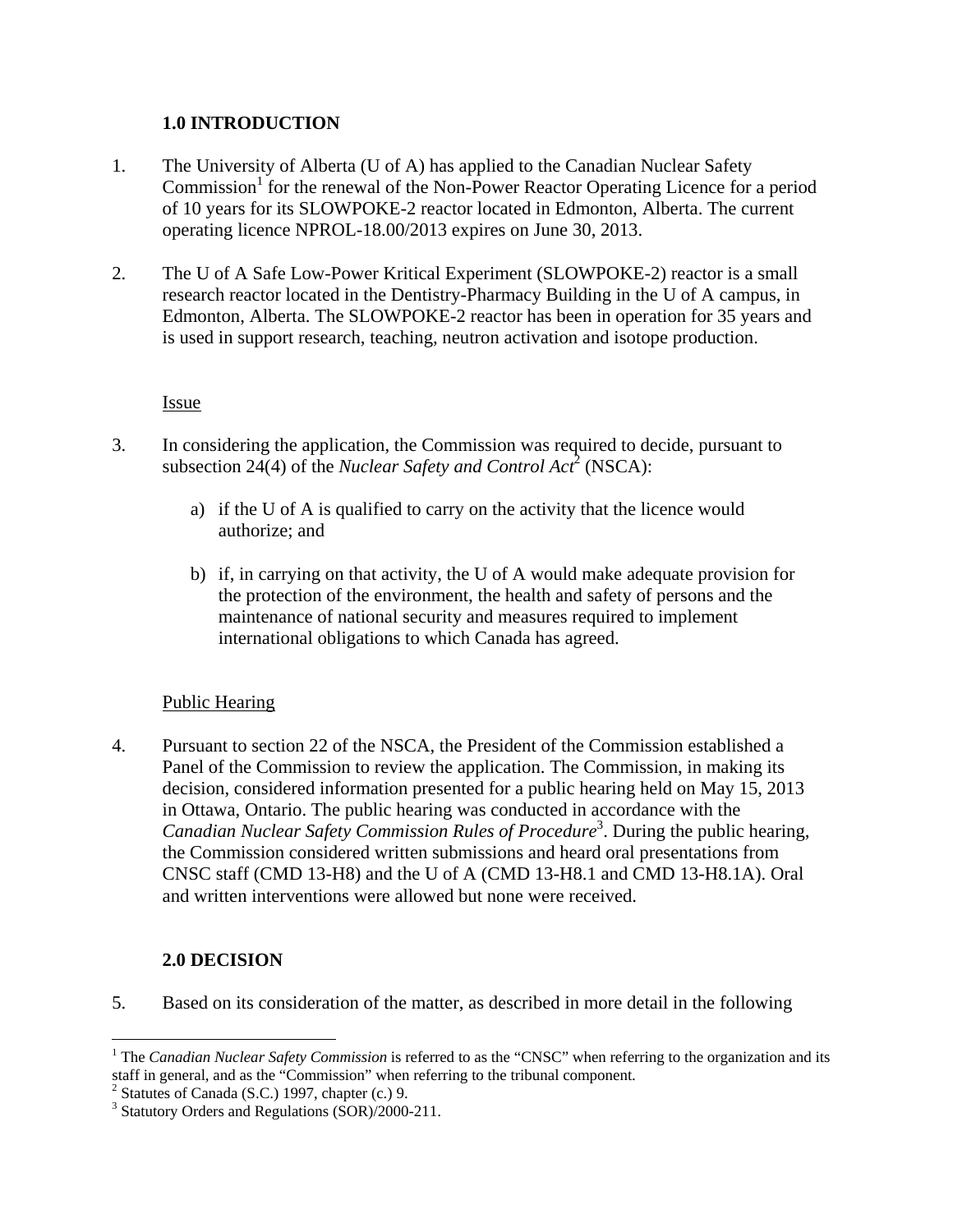sections of this *Record of Proceedings*, the Commission concludes that the U of A is qualified to carry on the activity that the licence will authorize. The Commission is of the opinion that the U of A, in carrying on that activity, will make adequate provision for the protection of the environment, the health and safety of persons and the maintenance of national security and measures required to implement international obligations to which Canada has agreed. Therefore,

the Commission, pursuant to section 24 of the *Nuclear Safety and Control Act*, renews University of Alberta's Non-Power Reactor Operating Licence for its SLOWPOKE-2 facility located in Edmonton, Alberta. The renewed licence, NPROL-18.00/2023, is valid from July 1, 2013 to June 30, 2023.

- 6. The Commission includes in the licence the conditions as recommended by CNSC staff and set out in the draft licence attached to CMD 13-H8.
- 7. The Commission also accepts CNSC staff's recommendation regarding the delegation of authority in the Licence Conditions Handbook (LCH). The Commission notes that CNSC staff can bring any matter to the Commission as applicable. The Commission directs CNSC staff to inform the Commission on an annual basis of any changes made to the LCH.
- 8. With this decision, the Commission directs CNSC staff to provide annual reports on the performance of the U of A's SLOWPOKE-2 reactor. CNSC staff shall present these reports at public proceedings of the Commission.

# **3.0 ISSUES AND COMMISSION FINDINGS**

9. In making its licensing decision, the Commission considered a number of issues relating to the U of A's qualification to carry out the proposed activities and the adequacy of the proposed measures for protecting the environment, the health and safety of persons, national security and international obligations to which Canada has agreed.

# **3.1 Management System**

10. The Commission examined the U of A's Management System which covers the framework that establishes the processes and programs required to ensure the organization achieves its safety objectives, continuously monitors its performance against these objectives, and fosters a healthy safety culture.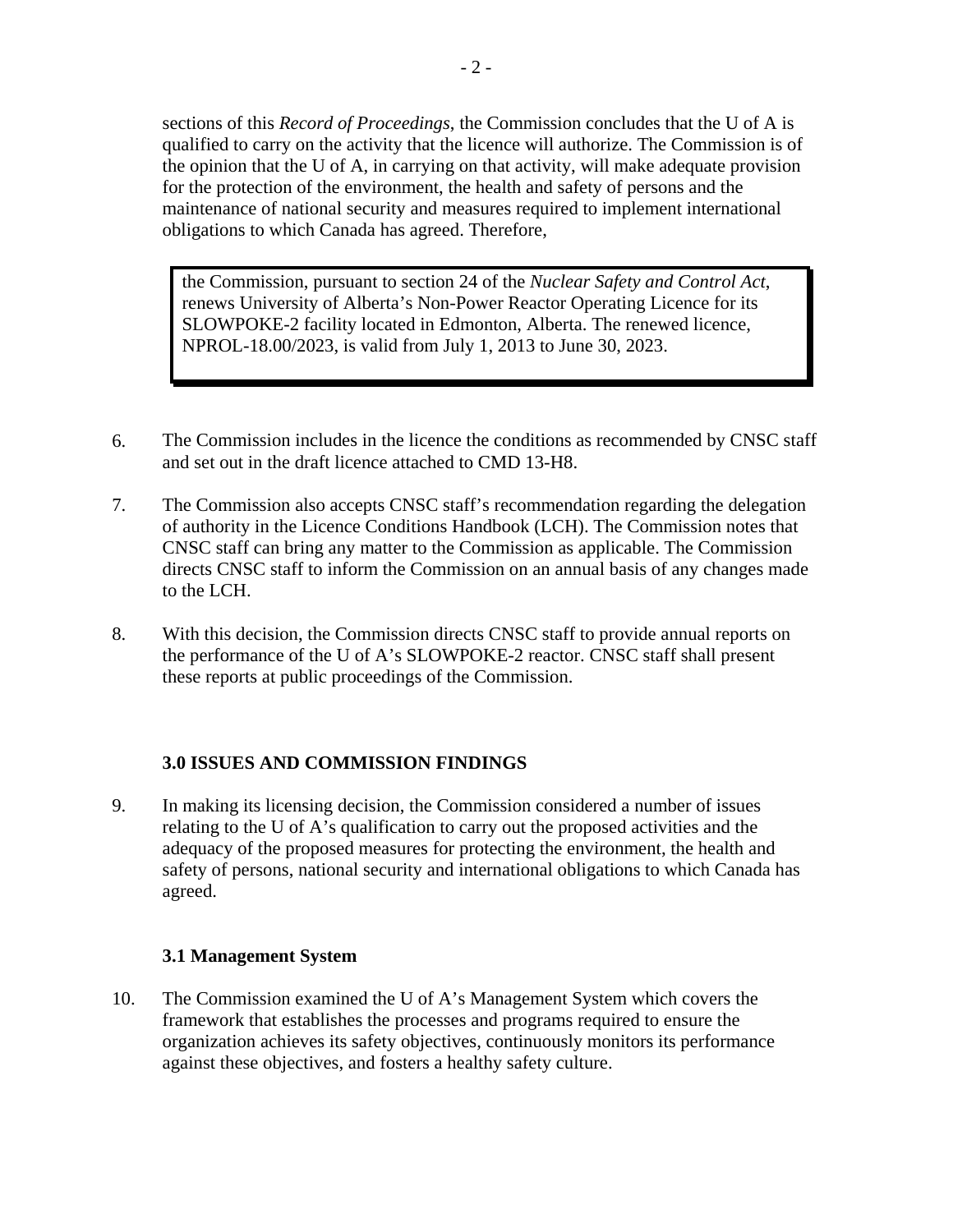11. CNSC staff is of the opinion that the performance of the U of A in the Safety and Control Area (SCA) of Management System is satisfactory after verifying aspects of the management system related to personnel capability, use of approved processes, calibration of instruments, document control and records.

# 3.1.1 Quality Management

12. Following licence renewal in 2003, the U of A reported that they were asked by CNSC staff to revise their quality assurance program to fully meet CNSC requirements. The U of A noted that, in addition to the revised quality assurance program, a number of facility-specific programs were developed with the goal of ensuring that the SLOWPOKE-2 facility continues to meet the requirements of the NSCA and its regulations. CNSC staff confirmed that, in 2009, the U of A's SLOWPOKE-2 reactor's quality assurance program documentation met CNSC staff's expectations.

# 3.1.2 Organisation

13. The U of A described, in detail, the responsible persons and authorities with respect to the operation of the SLOWPOKE-2 facility. In addition, the U of A provided a chart of the organizational management of the U of A SLOWPOKE-2 facility.

#### 3.1.3 Safety Culture

- 14. The U of A reported that they are committed to providing a safe environment for its faculty, staff, students, volunteers, contractors and visitors by implementing an effective health and safety management system to support preventative and responsive attitudes at all management levels. The U of A noted that they will continue to enhance their staff knowledge and skills necessary to improve the health and safety culture of the university as per the Government of Alberta's *Occupational Health and Safety Act*.
- 15. CNSC staff stated that, following a compliance inspection in 2012 conducted at the U of A SLOWPOKE-2 facility, CNSC staff noted areas for improvement related to the implementation of the U of A non-conformance process., CNSC staff noted that these are minor and do not affect the safe operation of the facility.

3.1.4 Conclusion on Management System

16. Based on its consideration of the presented information, the Commission concludes that the U of A has appropriate organization and management structures in place and that the operating performance at the SLOWPOKE-2 reactor facility provides a positive indication of the applicant's ability to adequately carry out the activities under the proposed licence.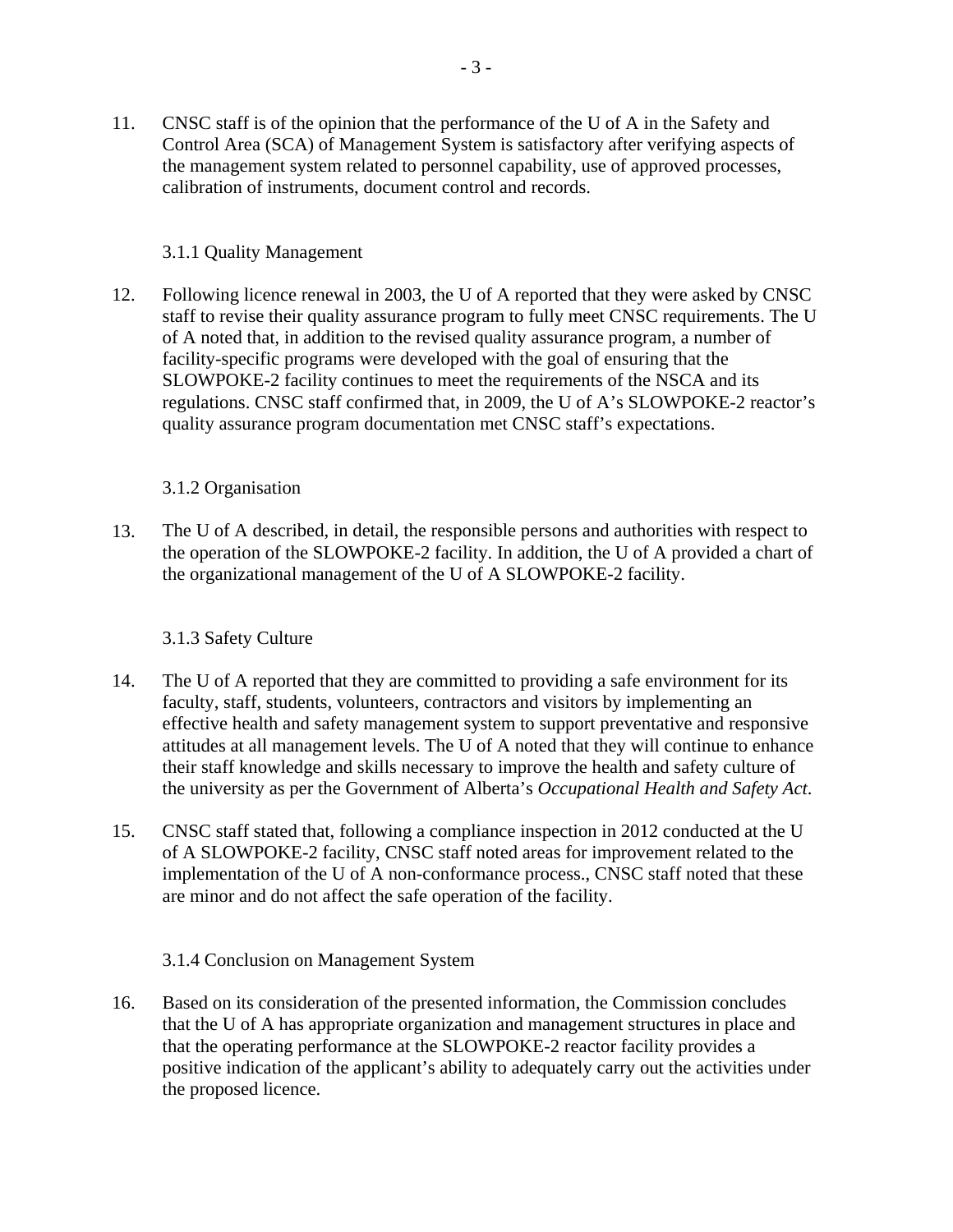#### **3.2 Human Performance Management**

- 17. Human performance management encompasses activities that enable effective human performance through the development and implementation of processes that ensure the licensee's staff have the necessary knowledge, skills, procedures and tools in place to safely carry out their duties.
- 18. CNSC staff is of the opinion that the implementation of the U of A training program for the SLOWPOKE-2 Reactor Operators and personnel certification performance for this SCA is satisfactory.

#### 3.2.1 Training

- 19. The U of A reported that the University of Alberta Training Program for SLOWPOKE-2 Reactor Operators (Automatic Mode) is the training program for the U of A operators. The U of A added that this program includes both initial and continuing training and was developed using a graded Systematic Approach to Training (SAT). The U of A noted that the SAT process is the framework endorsed by the CNSC by establishing and maintaining training for workers at nuclear facilities. CNSC staff concurred with the U of A.
- 20. CNSC staff reported that, at licence renewal in 2003, the U of A was required to update its training program. Following the U of A's program submission in 2008 and regulatory feedback from CNSC staff's reviews, the U of A's revised training program was accepted in 2009 by the CNSC.
- 21. CNSC staff reported that the 2012 inspection of the training program resulted in one action item pertaining to the use of a document that was not authorized for use by the U of A. CNSC staff noted that the U of A agreed to refrain from using the document until they are authorized. CNSC staff added that this action item does not affect the safe operation of the facility.
- 22. The Commission sought information regarding this use of an unauthorized document. A representative from the U of A responded that the document, a training manual, was a component of their training program but was believed to have been solely an internal document. Following an inspection by CNSC staff, the U of A representative noted that the training program was approved but CNSC staff determined that the training manual should also be submitted as an Addendum to the training program. The U of A representative added that the document has yet to be submitted to the CNSC but that there are no safety concerns with regards to the current training program in place. CNSC staff concurred with the U of A.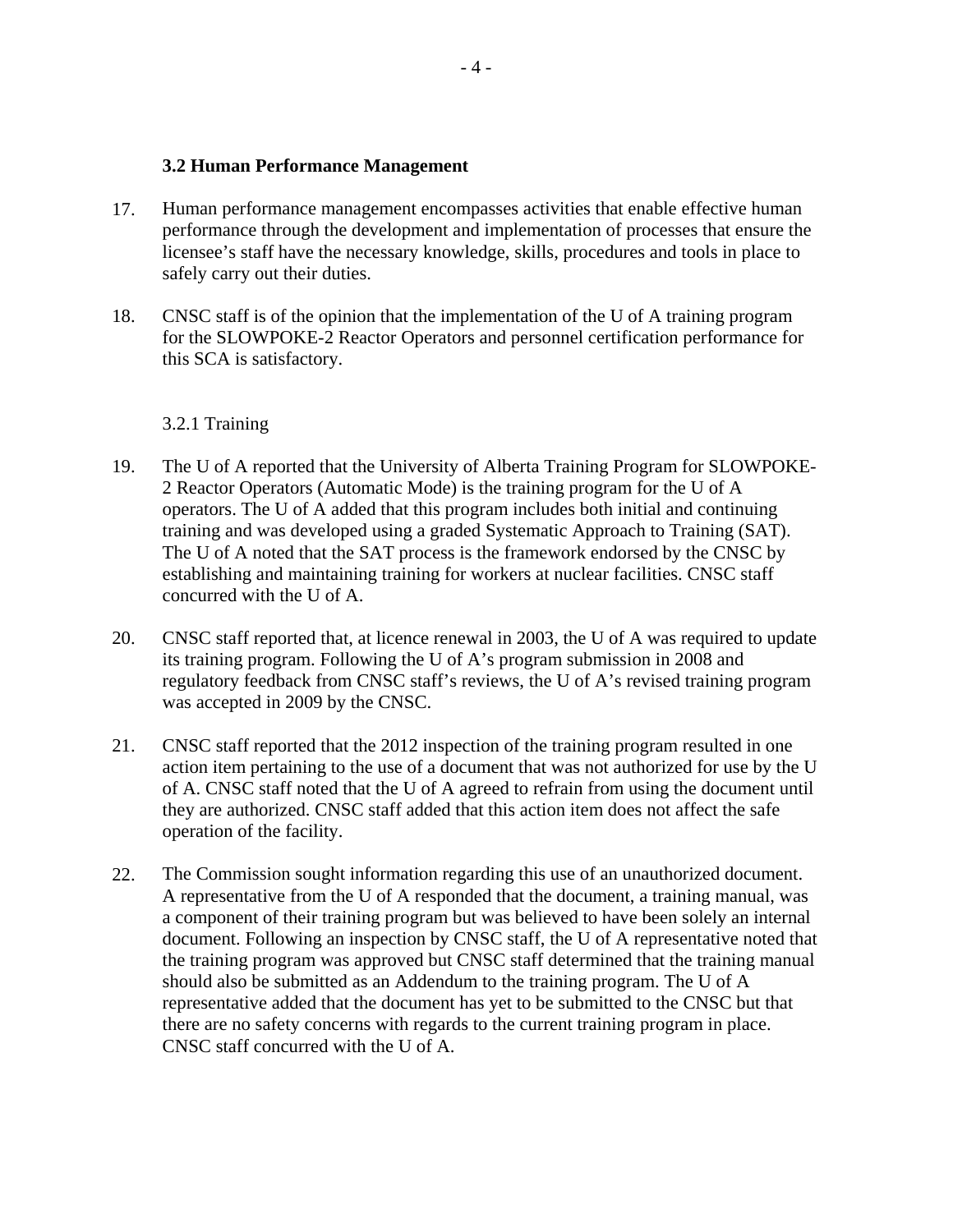- 23. The Commission enquired about the impact that the recent government cut-backs across the Province of Alberta may have had on the U of A. A representative from the U of A responded that the Province of Alberta has gone through a series of financial reassessments where budget cuts have affected provincial domains as well as universities but that there is no safety impact on the operations of the SLOWPOKE-2 reactor at the U of A.
- 24. CNSC staff will continue to monitor implementation and maintenance of the training program through its regulatory compliance activities.

3.2.2 Examination and Certification

- 25. The U of A reported that all of its operators for the SLOWPOKE-2 reactor facility are certified by the CNSC issued according to the NSCA and its regulations. Additionally, the U of A noted that CNSC reactor operator, reactor engineer, and reactor technician certifications are currently valid for 5 years.
- 26. The U of A reported that nuclear maintenance on the reactor may only be conducted by, or under the direct supervision of, a person certified by the CNSC as a reactor engineer or reactor technician. The U of A stated that Atomic Energy of Canada Limited (AECL) is the SLOWPOKE reactor manufacturer and supplier who also provides servicing and maintenance. The U of A added that only certified reactor engineers and technicians from AECL service the SLOWPOKE-2 reactor. CNSC staff concurred with the U of A.
- 27. The Commission enquired if CNSC certification is a prerequisite to be appointed as a reactor engineer or technician at a SLOWPOKE reactor facility. CNSC staff responded that certification is a prerequisite and that individuals must be certified before they are appointed.
- 28. The Commission enquired if there is a minimum complement of operators for SLOWPOKE reactors and sought information on the requirements to maintain qualification as an operator. CNSC staff responded that the minimum staffing requirement at a SLOWPOKE facility is one person. CNSC staff noted that the licence conditions allow the reactor to be operated remotely for up to 24 hours. CNSC staff further responded that operators can maintain certification by continuing their training program which involves carrying out weekly maintenance checks, as well as restarting and shutting down the SLOWPOKE reactor periodically.

3.2.3 Conclusion on Human Performance Management

29. Based on its consideration of the presented information, the Commission concludes that the U of A has appropriate programs in place and that current efforts related to human performance management provide a positive indication of the U of A's ability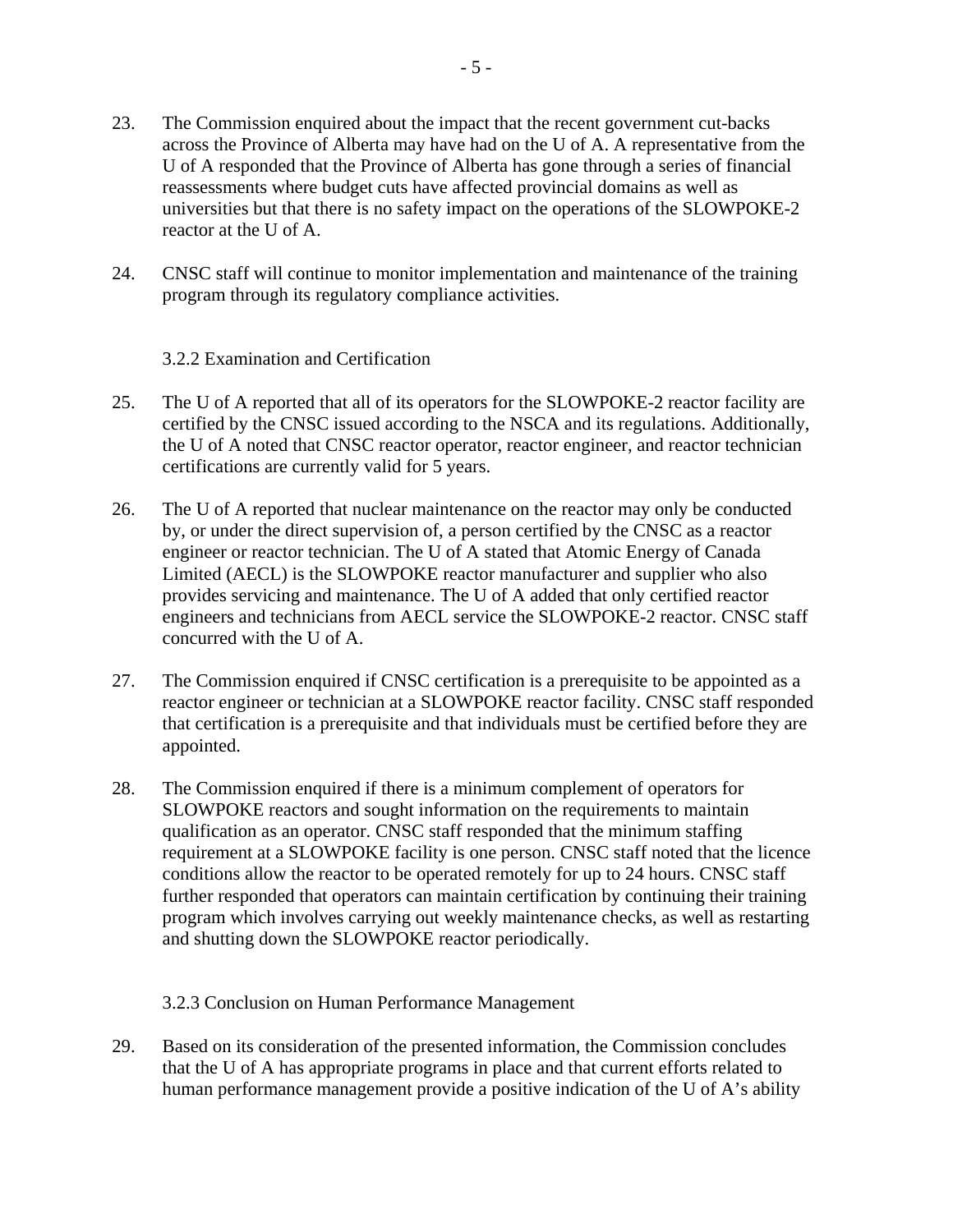to adequately carry out the activities under the proposed licence.

# **3.3 Operating Performance**

- 30. Operating performance includes operating policies, reporting and trending, and application of operating experience (root cause analysis and corrective actions) that enable the licensee's effective performance, as well as improvement plans and significant future activities.
- 31. Based on the information obtained though CNSC compliance inspections, the U of A's annual compliance reports and event reports, CNSC staff is of the opinion that the U of A has operated the facility safely and is performing satisfactorily with respect to this SCA.
- 32. The U of A stated that the SLOWPOKE-2 nuclear reactor was designed for use in hospitals or universities as a neutron source for the production of radionuclides. The U of A reported that a completed radionuclide request form is required for any request for radionuclide production. The U of A added that a second form is available at the SLOWPOKE-2 facility for repeat requests that may be validated for up to three months.
- 33. CNSC staff reported that the U of A plans to explore the replacement of specific facility ancillary equipment between now and 2015. CNSC staff noted that within the period of 2013-2023, the U of A plans to re-develop the Dentistry-Pharmacy Building that houses the SLOWPOKE-2 Reactor. CNSC staff further stated that though plans are in the early stages, the U of A has contacted CNSC staff informing them of the redevelopment project and that detailed discussions are planned for the summer of 2013.

# 3.3.1 Conduct of Operations

- 34. The U of A provided a list of references pertaining to all operating procedures. CNSC staff confirmed the adequacy of the facility's programs related to operation and maintenance of the facility as assessed through routine compliance inspections and desktop reviews.
- 35. CNSC staff reported that focused inspections were carried out following the licence renewal in 2003 and annual compliance reports were reviewed where no issues with safe operations were identified.
- 36. The Commission sought information on the consistent satisfactory ratings the SLOWPOKE-2 reactors received across all 14 SCAs and the differences amongst facilities. CNSC staff responded that the rating system was systematically applied to all of the SLOWPOKES for the first time for the purpose of the licence application assessments, and explained that in the absence of previous data with respect to the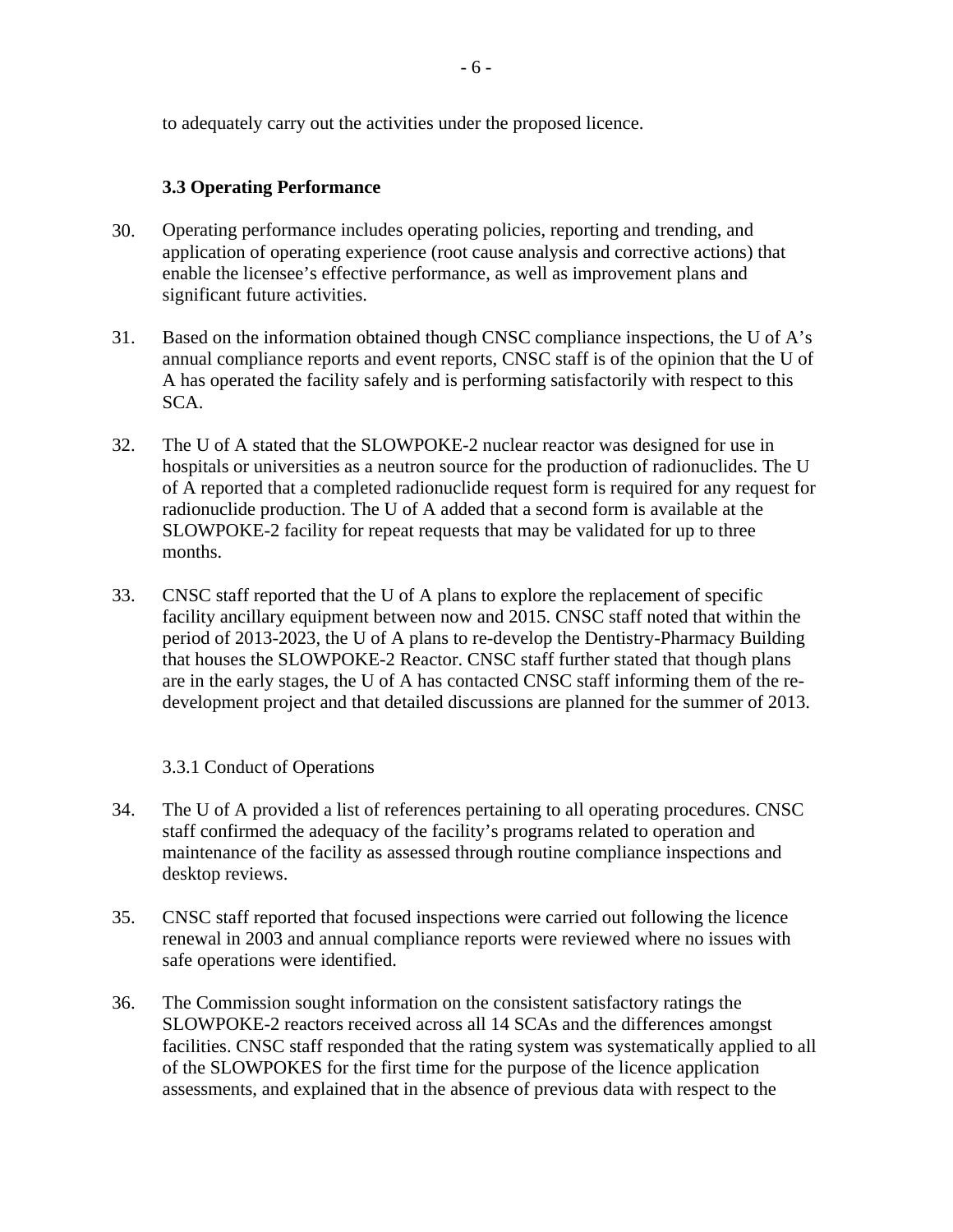ratings for these facilities, it is difficult to differentiate between a satisfactory and fully satisfactory rating. CNSC staff further responded that there are no significant differences between the SLOWPOKE-2 reactors in terms of design and safety.

# 3.3.2 Event Reporting

- 37. CNSC staff reported that the U of A had one reportable event during the current licence period in June 2006 where an operator was forced to manually intervene a reactor alarm that was triggered in response to a neutron flux increase caused by a faulty neutron flux selection switch that did not engage properly. CNSC staff noted that the event is covered by the Safety Report and that the reactor design has safe self-limiting power excursion behaviour, not dependent on operator intervention. CNSC staff noted that the U of A confirmed that there was no damage to the reactor and that there was no hazard posed to personnel, the public or the environment.
- 38. CNSC staff reported that corrective actions, including additional preventative maintenance measures, were put in place to avoid a recurrence of the event and recommended the same to all SLOWPOKE facilities across Canada. CNSC staff confirmed that the completion of these measures at the U of A have been verified by CNSC staff during a compliance inspection.

3.3.3 Conclusion on Operating Performance

39. Based on the above information, the Commission concludes that the operating performance at the facility provides a positive indication of the U of A's ability to carry out the activities under the proposed licence.

# **3.4 Safety Analysis**

- 40. The Commission examined issues related to the program areas of Safety Analysis in order to assess the adequacy of the safety margins provided by the design of the facility.
- 41. Safety analysis is a systematic evaluation of the potential hazards associated with the conduct of a proposed activity or facility and considers the effectiveness of preventive measures and strategies in reducing the effects of such hazards. It supports the overall safety case for the facility.
- 42. The U of A reported that the SLOWPOKE-2 reactor has safety features that enables it to exhibit self-limiting power and temperature transients to safe levels, without the need for operator intervention, include a negative temperature coefficient of reactivity, low critical mass, limited excess reactivity, and the natural convection cooling design. CNSC staff agreed with the U of A.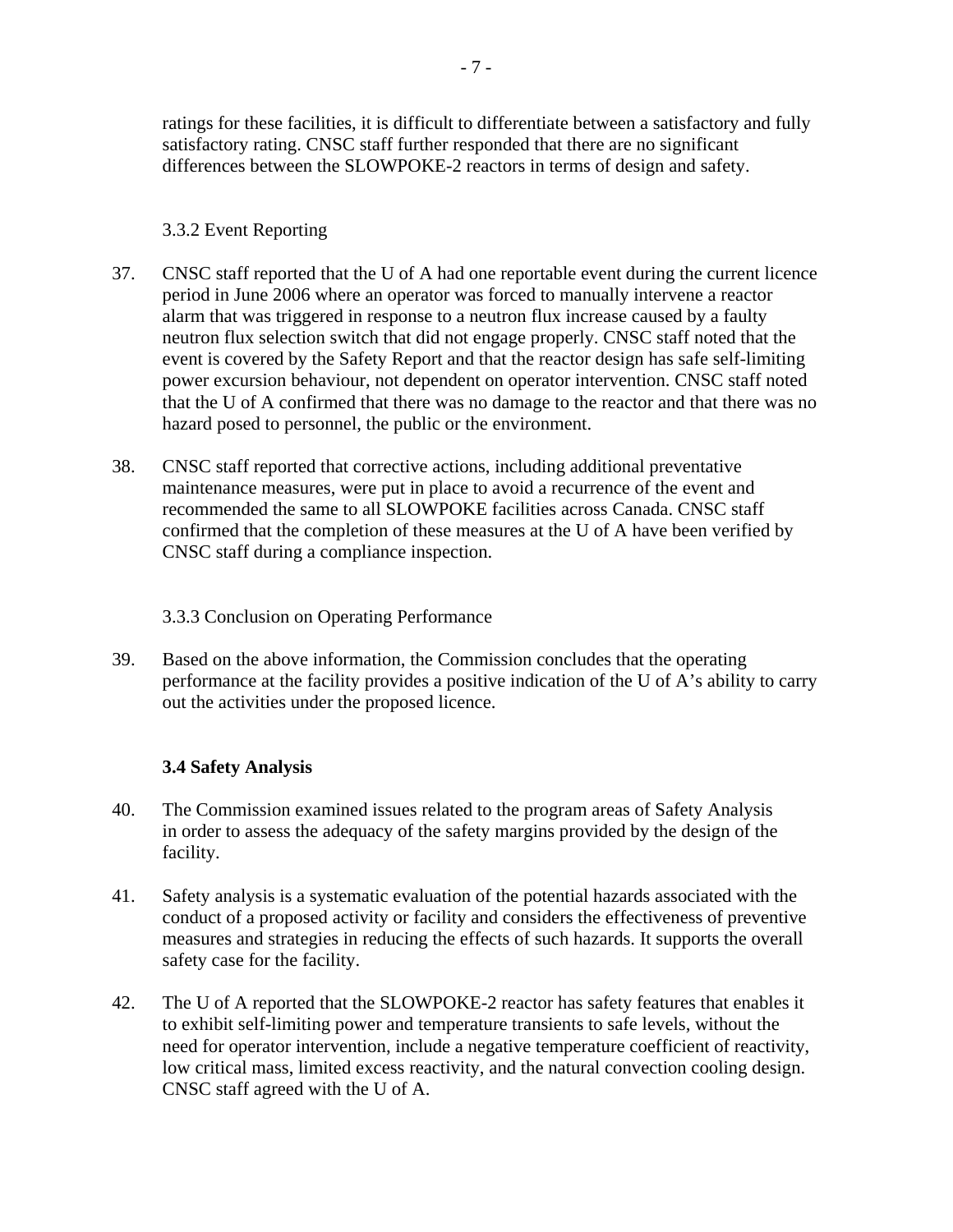- 43. The U of A noted that, since the commissioning of the SLOWPOKE-2 reactor, a single modification resulted in a licensed increase in the allowable excess reactivity from 3.4 milli k to 4.0 milli k in May 1998. Following safety analysis testing, the U of A determined that the increase in excess reactivity did not change the stability, nor compromise the safety characteristics, of the reactor.
- 44. The U of A reported that the *U of A SLOWPOKE-2 Facility Site Description and Operating Manual* provides measures to respond to postulated scenarios and abnormal situations that could lead to emergency situations. The U of A noted that such scenarios considered included tornadoes and extreme weather conditions, earthquakes, fire and associated emergencies in nearby buildings on campus.
- 45. CNSC staff reviewed and accepted the U of A's generic safety analysis, *U of A SLOWPOKE-2 Facility Site Description and Operating Manual.*
- 46. Based on the information obtained through CNSC compliance inspections, the U of A's annual compliance reports and event reports, CNSC staff is of the opinion that the U of A has operated the facility safely and is performing satisfactorily with respect to this SCA.

# 3.4.1 Fukushima Follow-up Actions

47. The U of A reported that, following the Fulushima accident in Japan on March 11, 2011, the CNSC requested that the U of A review the safety of their facility with a focus on external hazards, prevention and mitigation of severe accidents, and emergency preparedness, and to report on measures to address any gaps in implementation plans. The U of A stated that they responded to this request. CNSC staff confirmed that the U of A's conclusions that adequate measures are in place for the prevention and mitigation of accidents that might impact safety of the facility is acceptable. CNSC staff stated that no actions on this matter are outstanding.

#### 3.4.2 Conclusion on Safety Analysis

48. On the basis of the information presented, the Commission concludes that the systematic evaluation of the potential hazards and the preparedness for reducing the effects of such hazards is adequate for the operation of the facility and the activities under the proposed licence.

#### **3.5 Physical Design**

49. Physical design relates to activities that impact on the ability of structures, systems and components to meet and maintain their design basis given new information arising over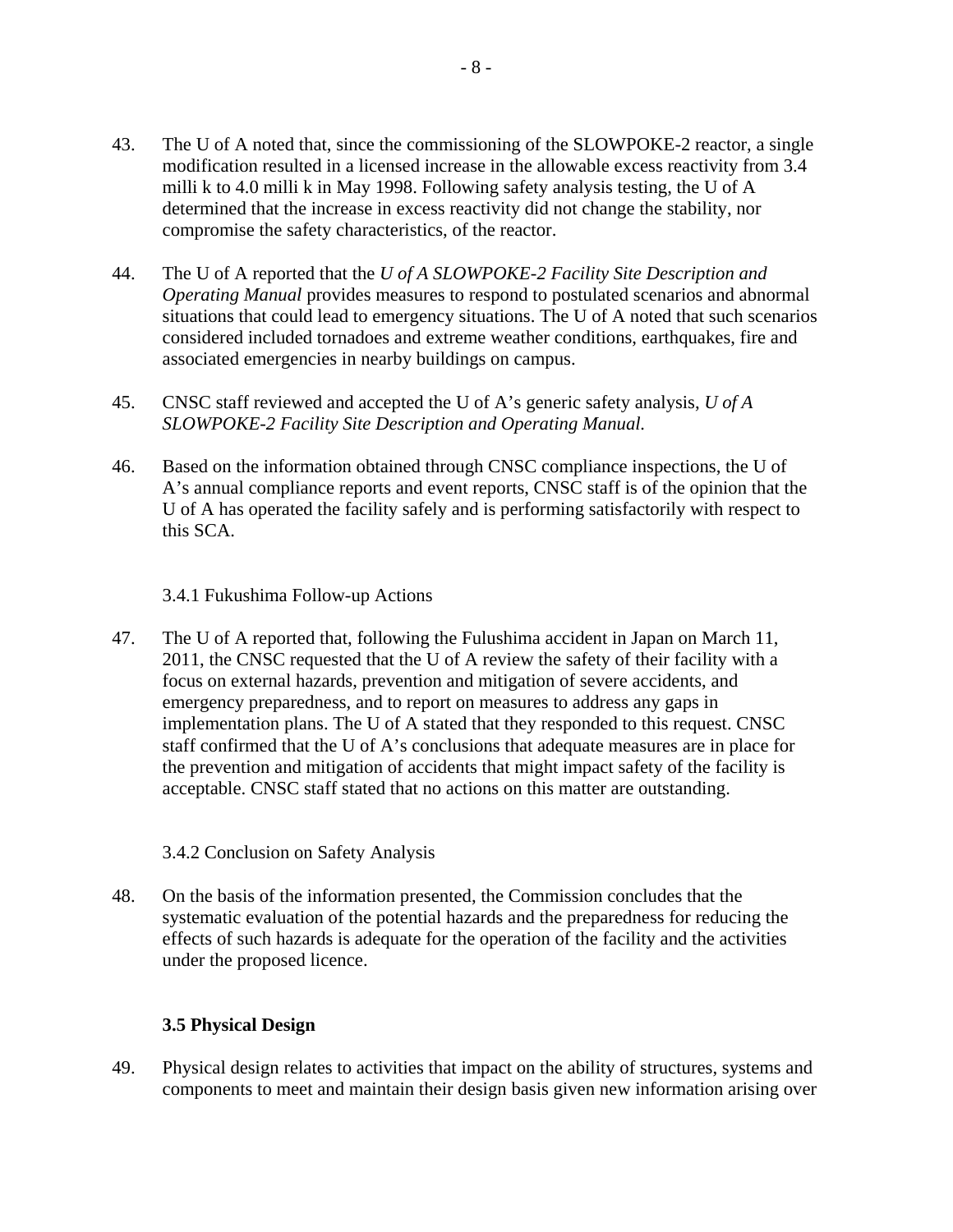time, planned modifications to the facility, and taking changes in the external environment into account. The specific area that comprises physical design at the SLOWPOKE-2 reactor facility is the engineering change control.

- 50. The U of A reported that information on the Class I nuclear facility site, facility, building, rooms, systems and equipment is given in the *University of Alberta SLOWPOKE Facility Site Description and Operating Manual* revised in October 2012, and has not changed in any substantive manner since the previous reactor operating licence application. CNSC staff confirmed that the design of the facility has not significantly changed over the last three decades.
- 51. CNSC staff reported that no physical changes to the physical design or the safety case for the facility occurred during the licence period. CNSC staff noted that there were minor changes to improve the operation and maintenance of the facility. CNSC staff added that these changes have been reported to the CNSC through the U of A's annual compliance reports.
- 52. CNSC staff reported that changes to the facility are controlled as per the facility change control process documented in the quality assurance manual.
- 53. The Commission sought information from CNSC staff on the design standards of the SLOWPOKE reactors that would enable common safety analyses, training development programs or aging management. CNSC staff responded that AECL was originally responsible for the development of the SLOWPOKE reactor safety analysis, and that specific safety analyses were developed to adapt to changes in each facility. CNSC staff also noted that aging management and training programs are specific to each SLOWPOKE facility. CNSC staff added that in regards to the similarities in the licence applications, CNSC staff highly encourages the SLOWPOKE licensees to use the application guides that follow the safety and control area framework to facilitate systematic evaluation by CNSC staff.
- 54. CNSC staff is of the opinion that the U of A is performing satisfactorily with respect to this SCA based on the information obtained through compliance inspections, annual compliance reports and event reports.
- 55. On the basis of the information presented, the Commission concludes that the design of the SLOWPOKE-2 reactor facility is adequate for the operation period included in the proposed licence.

#### **3.6 Fitness for Service**

56. Fitness for service covers activities that are performed to ensure the systems, components and structures at the SLOWPOKE-2 reactor facility continue to effectively fulfill their intended purpose. The activities include maintenance, equipment fitness for service and aging management.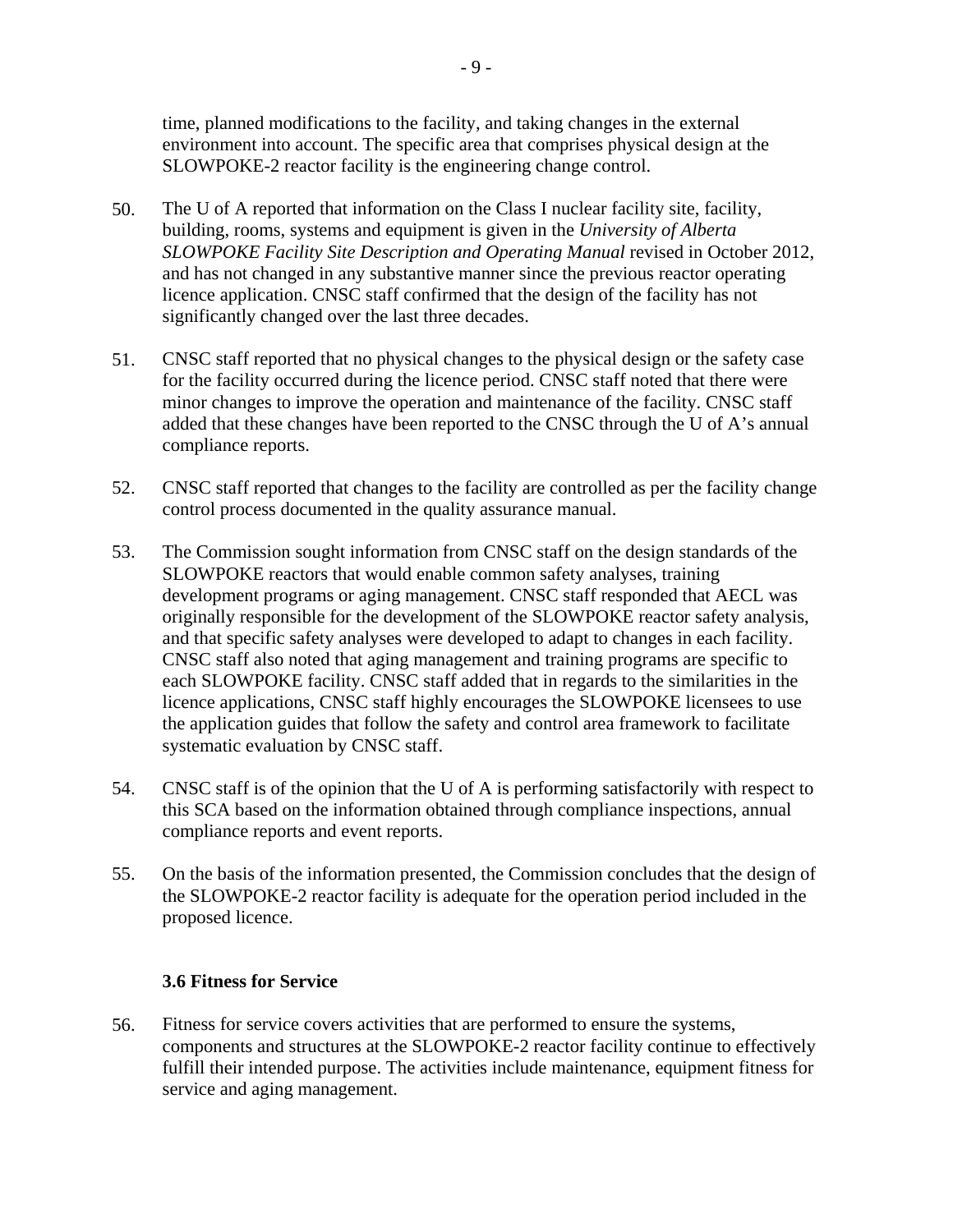57. CNSC staff is of the opinion that, in taking proper consideration of materials and component aging, the U of A is adequately maintaining the facility and is performing satisfactorily in this SCA.

#### 3.6.1 Maintenance

- 58. The U of A reported that the *U of A SLOWPOKE Facility Site Description and Operating Manual* describes the operating procedures, maintenance and required records to be maintained in the operation of the facility, with reference to specific manufacturer procedures therein, and in the current licence, which stipulate the operating parameters from the reactor and auxiliary equipment.
- 59. The U of A reported that the Quality Assurance Manual for the University of Alberta SLOWPOKE Reactor Facility describes the quality assurance program of the facility. The U of A added that the program ensures that the activities related to the reactor operations meet the quality required for the health and safety of persons, the protection of the environment and the maintenance of national security and measures required to implement international obligations to which Canada has agreed. The U of A noted that the QA program relates especially to the operation and maintenance of the reactor and auxiliary equipment.
- 60. The U of A stated that various calibration and equipment testing activities are carried out at the SLOWPOKE-2 reactor facility to meet requirements for routine maintenance and surveillance as documented in the U of A internal document CPSR-362, *SLOWPOKE-2 Nuclear Reactor Operation and Routine Maintenance.* These activities include consistent calibration of survey meters, frequent leak testing, operability checks, pool and reactor water monitoring and purification, and replacement of the deionizer columns. CNSC staff agreed with the U of A.
- 61. The U of A reported that nuclear maintenance is performed by AECL. CNSC staff concurred with the U of A.
- 62. The Commission sought information regarding potential impacts on the operations of SLOWPOKE reactors if AECL discontinues their maintenance services. CNSC staff noted that they are monitoring the situation. CNSC staff also noted being satisfied with AECL's letter of commitment to service the SLOWPOKE reactor until 2019.
- 63. The Commission enquired as to what services AECL provides to SLOWPOKE reactors. CNSC staff responded that AECL provides two services including maintenance (addition of beryllium plates or shims) and refuelling the reactor core. CNSC staff noted that these services are administered by certified technicians and nuclear engineers. CNSC staff added that there would be no safety concerns if AECL no longer services the SLOWPOKE reactors in the future but that operations would be limited.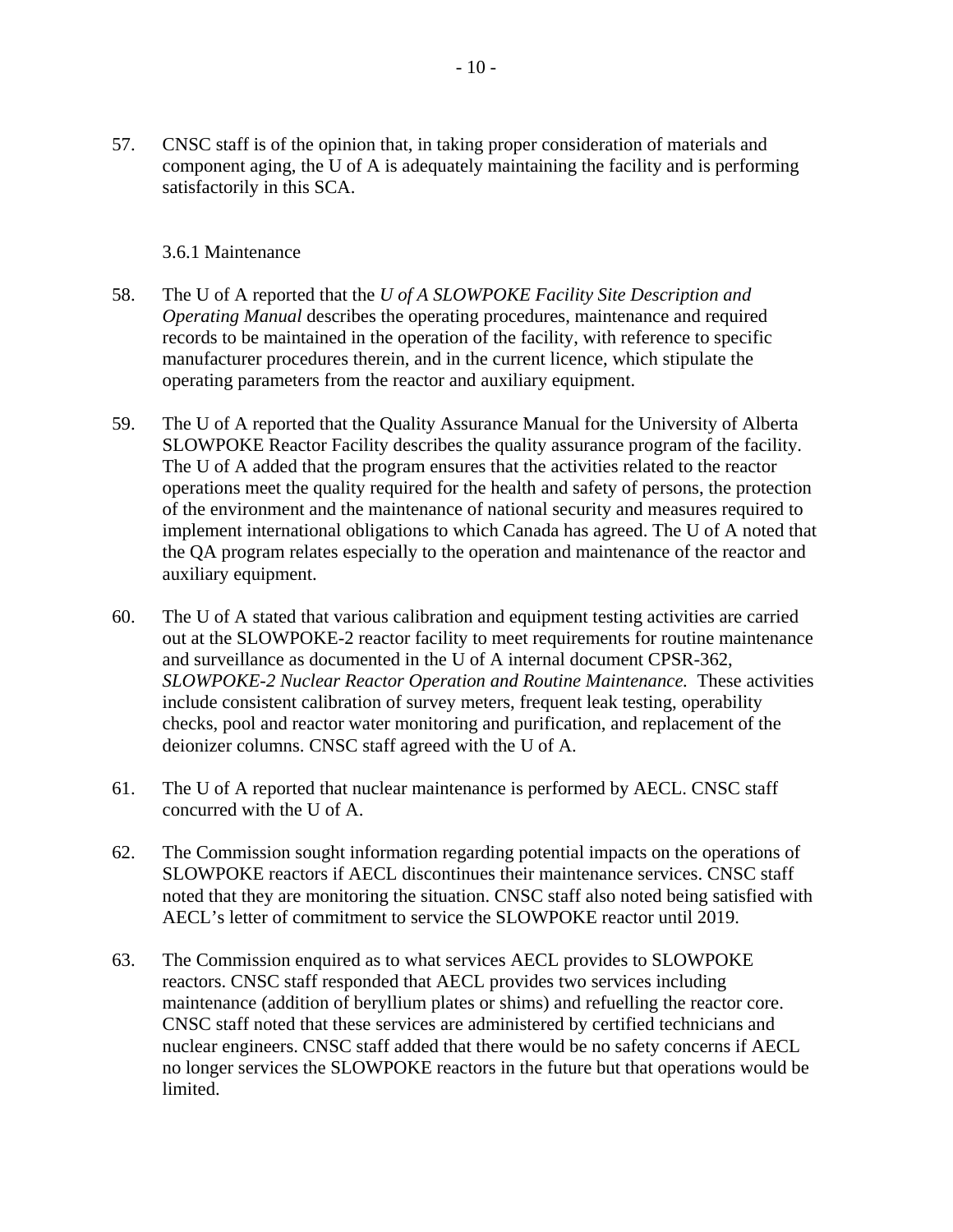64. Relating to the maintenance of the reactor by AECL, the Commission enquired on the possibility of a hold point to be issued for 2019-2020. CNSC staff responded that it would be difficult to define a specific time with respect to a hold point as the remaining usage of the core depends on the frequency of operation. CNSC staff reiterated that there would not be any safety concerns if the reactor core's fuel is completely spent as the reactor could no longer be in operation. Also, CNSC staff noted that the lack of a maintainer such as AECL would not raise any safety concerns but would limit future operations. CNSC staff further responded that their planned annual reports to the Commission would serve as a mechanism to provide updates on upcoming issues such as AECL's organization restructuring as well as fuelling and refuelling requirements for each of the SLOWPOKE facilities.

#### 3.6.2 Equipment Fitness for Service

- 65. The U of A reported that preventative maintenance and inspection of the SLOWPOKE-2 reactor is performed and recorded on a weekly basis where the findings are maintained on record. The U of A added that the facility Director developed check lists for the weekly maintenance and inspection as a reminder to staff and as a thorough record of maintenance. The U of A noted that examples of tests included in the annual and semi-annual check list are: testing the operation of the sump pump and its high water alarm, smoke detectors, pull stations, facility security systems and other equipment components. CNSC staff stated that the scope and frequency of carried out maintenance and surveillance activities are adequate.
- 66. The Commission sought further information on inspections of the SLOWPOKE-2 reactors. CNSC staff responded that the licensee monitors the reactor on a regular basis and that CNSC staff perform regular visual inspections. CNSC staff added that only AECL staff, certified technicians and reactor engineers are authorized to open the reactor vessel to perform visual inspections and that CNSC staff coordinate their inspections to observe this activity.
- 67. Based on CNSC routine compliance inspections and reviews of the U of A's annual compliance reports, CNSC staff confirmed that the SLOWPOKE-2 facility is fit for service.

#### 3.6.3 Aging Management

- 68. The U of A reported that the SLOWPOKE licensees have collectively acquired a limited supply of spare parts for the reactor console and ancillary reactor equipment with the issue of equipment aging.
- 69. CNSC staff reported that, following a request by the Commission from the 2003 licence renewal, the U of A submitted to CNSC staff information on the condition of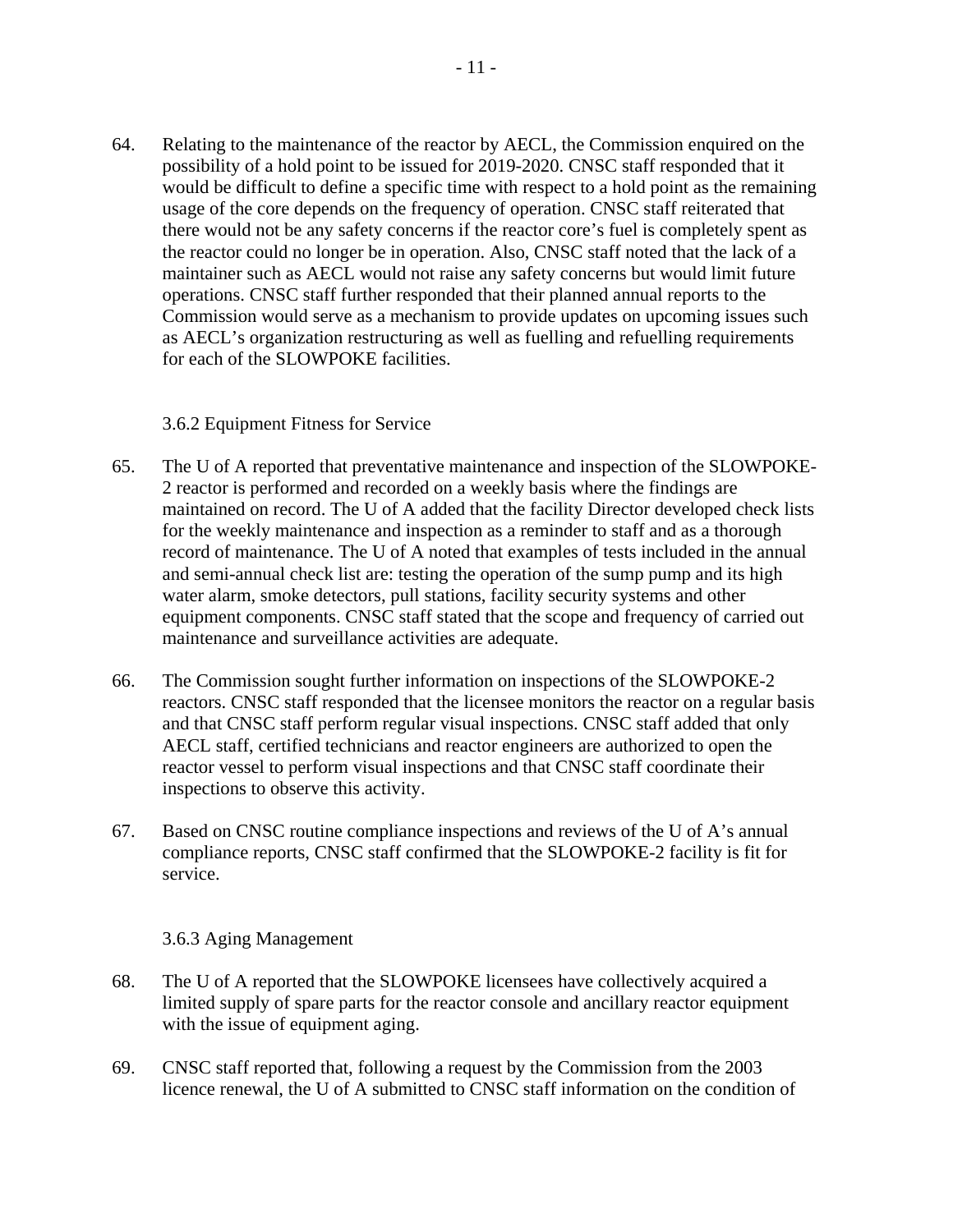reactor structures, systems and components for the facility, with consideration of aging and degradation mechanisms. CNSC staff reviewed the plans for continued operation and found them acceptable.

- 70. In response to CNSC staff's request for improved trending maintenance of operational experiences, the U of A developed and maintained checklists, *Checklists for Annual and Semi Annual Maintenance Tests for the SLOWPOKE-2 Nuclear Reactor*.
- 71. The Commission enquired if a consulting advisory committee has been established amongst the SLOWPOKE facilities. The Commission was informed that there is a SLOWPOKE Users Group and that members of this group communicate several times a year by email and meets on occasion.
- 72. With regards to aging management, the Commission asked for information on the areas of concern with respect to the SLOWPOKE-2 reactor equipment and how these areas are monitored. CNSC staff responded that the majority of the reactor components can be monitored directly or indirectly by certified staff during weekly maintenance where staff measure radiation fields and samples the reactor pool water. CNSC staff noted that highly enriched uranium cores (HEU-core) tend to be more porous, older and more susceptible to aging than low enriched uranium cores (LEU-core). CNSC staff added that there are no safety concerns with respect to the aging of the SLOWPOKE-2 reactor.
- 73. The Commission enquired about the U of A's future plans with respect to transitioning from HEU to LEU. A representative from the U of A responded that the U of A was contacted by the Assistant Director of U.S. Department of Energy (DOE) on their global threat reduction initiative. The U of A representative noted that the University was willing to participate if external funds are available. A second representative from the U of A responded that there was a meeting with the U of A representative and the U.S. DOE in May 2013. CNSC staff responded that the CNSC is assisting in the coordination of the involved parties within the federal government and the U of A. The U of A representative noted that Natural Resources Canada confirmed that they cannot provide funding for the transition and the decision to move forward has not yet been made.

#### 3.6.4 Conclusion on Fitness for Service

- 74. The Commission is satisfied with the U of A's programs for the inspection and lifecycle management of key safety systems. Based on the above information, the Commission concludes that the equipment as installed at the U of A's SLOWPOKE-2 reactor facility is fit for service.
- 75. The Commission invites all SLOWPOKE owners to meet in order to determine the preferred method for ensuring the maintenance of these reactors once AECL's commitment to service expires in 2019.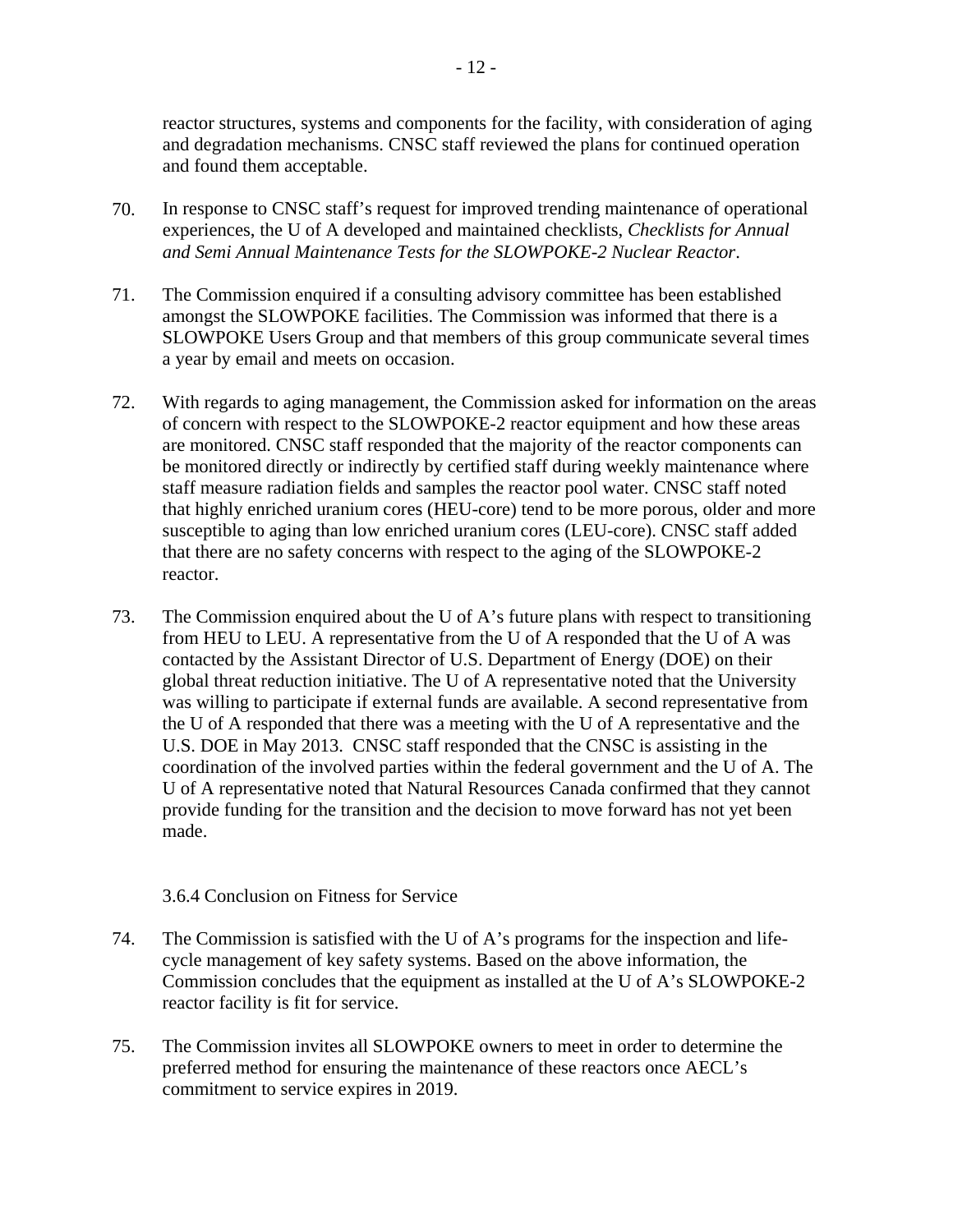#### **3.7 Radiation Protection**

- 76. As part of its evaluation of the adequacy of the provisions for protecting the health and safety of persons, the Commission considered the past performance of the SLOWPOKE-2 reactor facility in the area of radiation protection. The Commission also considered the SLOWPOKE-2 facility's program to ensure that both radiation doses to persons and radioactive contamination are monitored, controlled, and kept as low as reasonably achievable (ALARA), with social and economic factors taken into consideration.
- 77. The U of A reported that a comprehensive radiation safety training program, *University of Alberta Code of Practice for Use of Handling of Radioactive Substances* (Code of Practice), was established at the U of A. This Code of Practice includes an on-line radiation safety course consisting of 17 training modules and a practical laboratory session involving basic theory and principles of radiation safety. The U of A added that a radiation training certificate is issued to persons who have completed the training program successfully, and workers are required to repeat and obtain certification every two years. CNSC staff concurred with the U of A and noted that the Code of Practice applies to the entire university.
- 78. The U of A reported that a licensed dosimetry service is used to monitor, assess, record and report doses of ionizing radiation received by operators. The U of A added that operators at the SLOWPOKE-2 facility are issued thermo luminescent dosimeters (TLDs) to measure whole-body and skin doses. The U of A noted that the occupational radiation exposures for employees at the U of A SLOWPOKE-2 facility have never exceeded the allowable limits for members of the public.
- implemented corrective action plans. 79. CNSC staff evaluated the U of A's radiation protection program for effective implementation through compliance verification activities and identified the need for administrative improvement with respect to dose record management and radiation instrument calibration. CNSC staff noted that the U of A implemented appropriate corrective actions. CNSC staff added that they will continue to monitor the U of A's
- radiation protection program. 80. CNSC staff is of the opinion that the U of A has developed a radiation protection program and practices that meet the CNSC expectations for this SCA, and that implementation, with the exception of specified areas of improvement, is satisfactory. CNSC staff added that there are no outstanding actions regarding the U of A's
- 81. The U of A reported that both its SLOWPOKE-2 facility and Radiation Safety Division have measures in place to monitor and control radiological hazards to ensure that nonfixed surface contamination and work area dose rates do not exceed institutional levels as described in the U of A SLOWPOKE-2 facility's *Site Description and Operating Manual.* CNSC staff concurred with the U of A.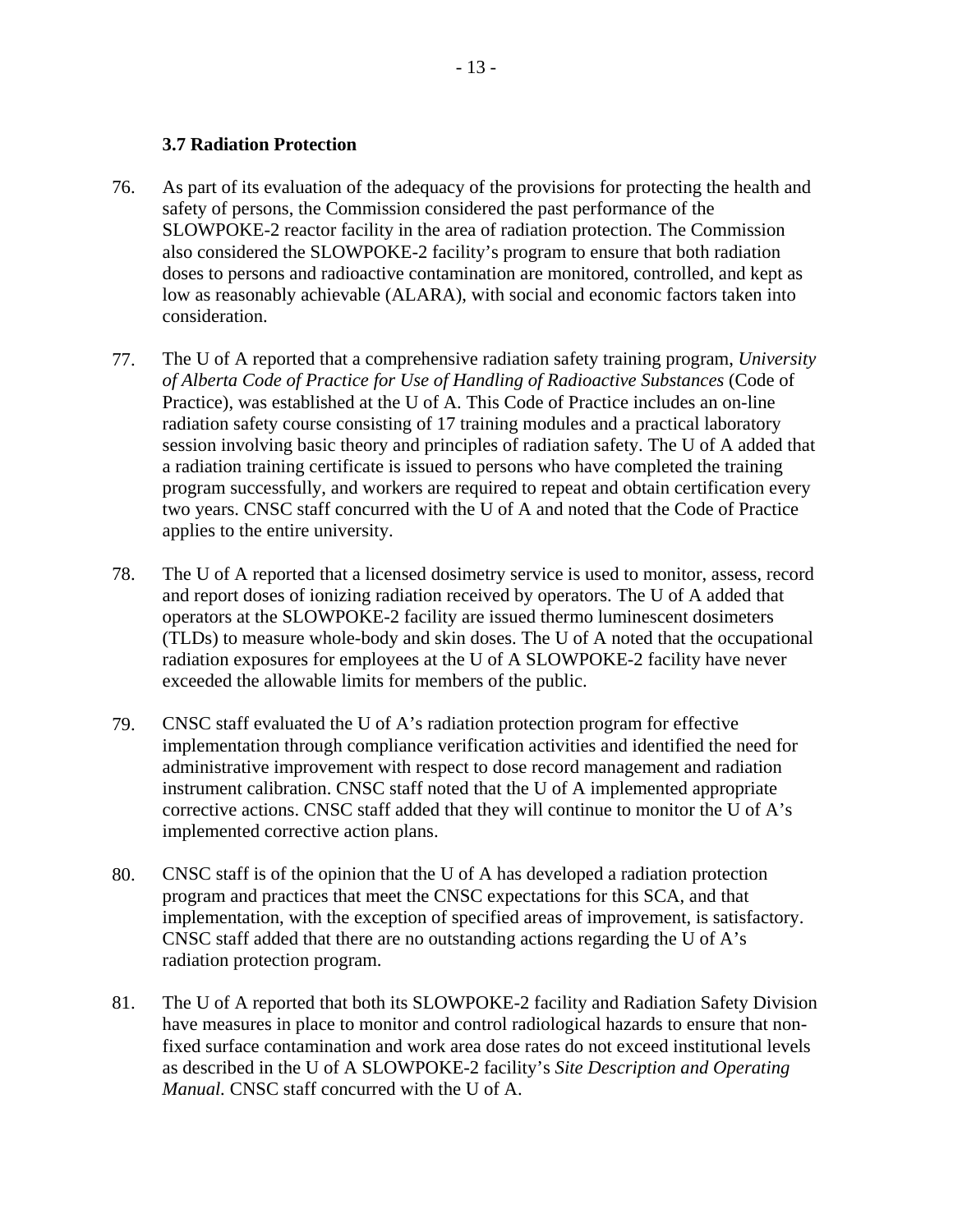- 82. The U of A reported that control of public exposure to radiation is ensured by limiting access to the SLOWPOKE-2 facility and controlling any releases of radioactive wastes.
- 83. The U of A reported that all visitors to the reactor are issued a direct reading dosimeter which is read and recorded at the beginning and the end of their visit. CNSC staff noted that no members of the public have exceeded the regulatory limits.
- 84. The Commission is of the opinion that, given the mitigation measures and safety programs that are in place or will be in place to control hazards, the U of A will provide adequate protection to the health and safety of persons, the environment and national security.

# **3.8 Conventional Health and Safety**

- 85. Conventional health and safety covers the implementation of a program to manage workplace safety hazards. This program is mandatory for all employers and employees in order to reduce the risks associated with conventional (non-radiological) hazards in the workplace. This program includes compliance with Part II of the *Canada Labour Code<sup>4</sup>* and conventional safety training.
- 86. Conventional health and safety covers the implementation of a program to manage workplace safety hazards.
- 87. The U of A reported that a health and safety management system consisting of the U of A Health and Safety Policy and the Specified Health and Safety procedures was implemented to ensure the protection of workers from hazards as they may arise in the course of their work at the facility. The U of A noted that these policies and procedures can be found online.
- 88. CNSC staff reported that the U of A has an occupational health and safety committee that is charged with reviewing incidents, conducting safety inspections, evaluating safety programs and recommending health and safety improvements.
- 89. The U of A reported that there have been no lost time injuries during the current licence period. CNSC staff concurred with the U of A.
- 90. Based on the information obtained through CNSC compliance inspections, the U of A's annual compliance reports and event reports, CNSC staff is of the opinion that the U of A's performance with respect to this SCA is satisfactory.
- 91. The Commission is of the opinion that the health and safety of workers and the public was adequately protected during the operation of the facility for the current licence period, and that the health and safety of persons will also be adequately protected

 $\overline{a}$ 

 $4$  R.S.C., 1985, c. L-2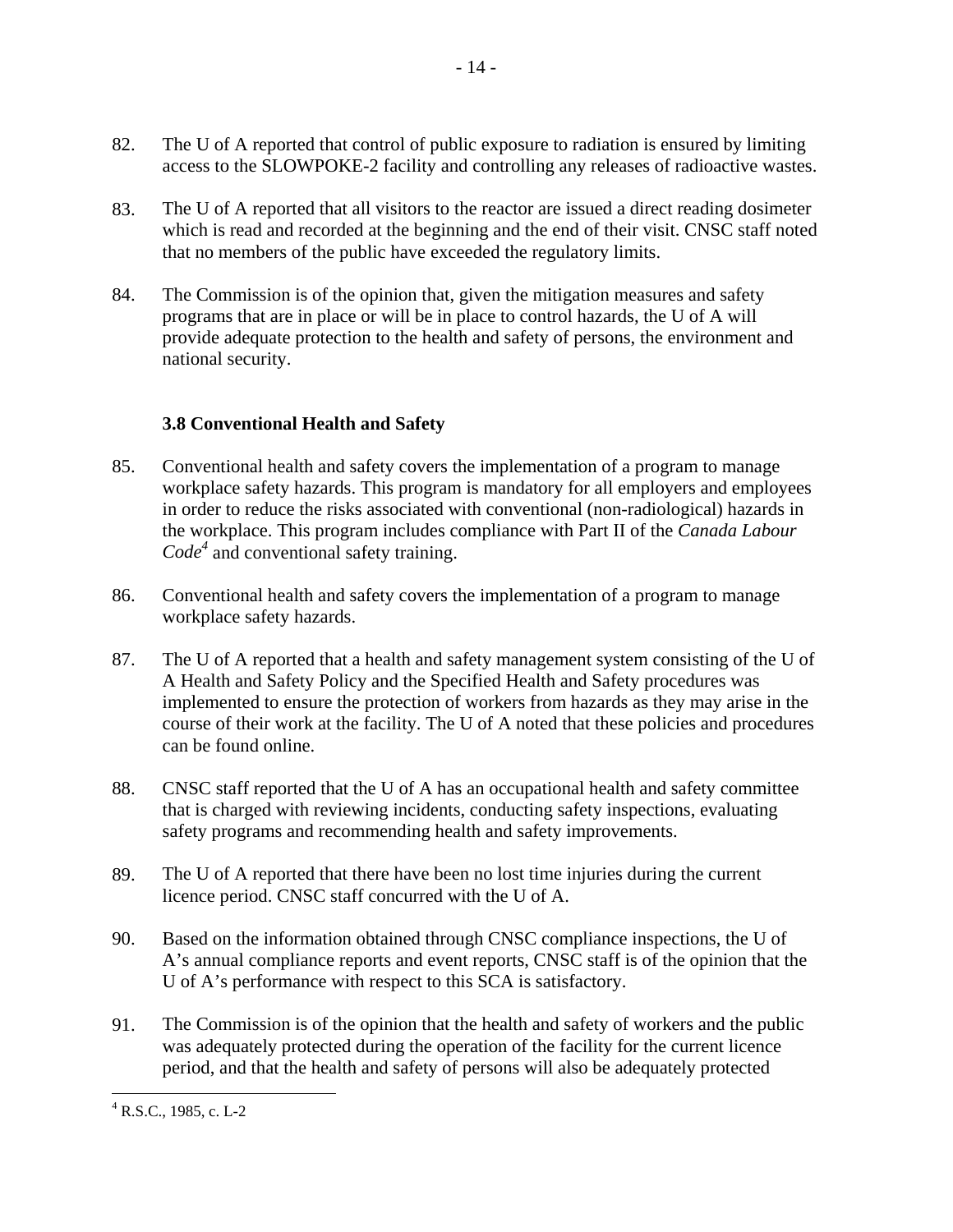during the continued operation of the facility.

# **3.9 Environmental Protection**

- 92. Environmental Protection covers the U of A's programs to identify, control and monitor all releases of nuclear substances and to minimize the effects on the environment which may result from the licensed activities. It includes effluent and emissions control, environmental monitoring and estimated doses to the public.
- 93. The U of A reported that only the gaseous releases of xenon (Xe) fission products, and Argon-41  $(Ar<sup>41</sup>)$  produced by activation of air in the reactor irradiation sites, are of concern in regards to radioactive releases from the facility to the environment.

# 3.9.1 Environmental Management System

94. The U of A reported that its environmental protection policies and procedures are enforced by the Office of Environment, Health and Safety officers and that the director of the SLOWPOKE-2 facility is the designated person for the Chemical Spills and Workplace Hazardous Materials Information System (WHMIS).

# 3.9.2 Effluent and Emissions Control

- 95. The U of A stated that there is a dedicated exhaust fan on the roof of the Dentistry-Pharmacy building to release radioactive gases produced during operations. The U of A further stated that gaseous fission products are produced in the reactor fuel and a small amount migrate to the reactor container headspace, and are released to the environment during the weekly purge. The U of A noted that the weekly purge is done to avoid hydrogen-2  $(H<sub>2</sub>)$  build-up and to prevent  $H<sub>2</sub>$  from reaching explosive thresholds. The U of A added that there are no hazards to the reactor or persons as there are no sources of ignition in the reactor gas container space. The U of A reported that the activity of airborne radioactive gases in the reactor headspace is sampled annually. CNSC staff concurred with the U of A.
- 96. The U of A reported that CNSC staff performed an independent assessment of exposure to the general public as a result of the gaseous releases from the U of A SLOWPOKE-2 reactor and determined that a very conservative evaluation of the dose to the public is estimated to be less than 0.01% of the regulatory limit. CNSC staff confirmed this information.
- 97. The U of A stated that the reactor sump, fitted with a sump pump, is a possible release point for radioactive liquids. The U of A added that regeneration of its SLOWPOKE-2 reactor pool water deionizer unit utilizes hydrochloric acid and sodium hydroxide whereby the effluent from the regeneration of the ion exchange columns travels to the reactor sump and is then pumped to the sewer system via the sump pump. The U of A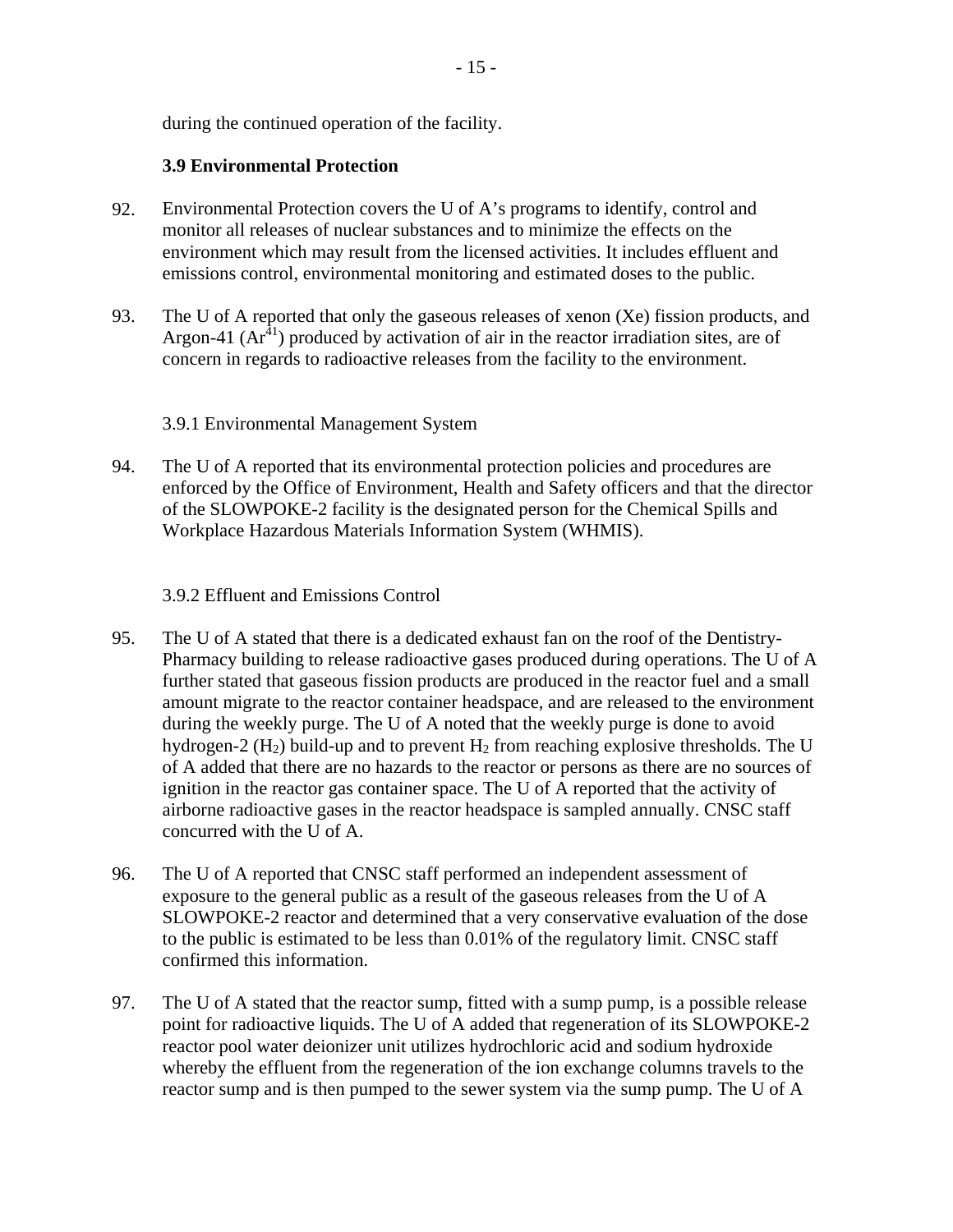noted that regeneration of the pool water deionizer is completed prior to operating the sump pump to avoid the release of a dilute, but strongly acidic or basic aqueous solution into the sewer system.

- 98. The U of A reported that there are no liquid radioactive releases from the SLOWPOKE-2 reactor during normal operation. The U of A noted that the radioactive water from routine maintenance and testing, particularly the reactor container activity weekly samplings, is stored and re-used as make-up for the reactor container. CNSC staff concurred with the U of A.
- 99. CNSC staff is of the opinion that the U of A's performance with respect to this SCA is satisfactory, and that the U of A has in place environmental protection measures and practices that comply with CNSC requirements.

3.9.3 Conclusion on Environmental Protection

100. Based on the above information, the Commission is satisfied that, given the mitigation measures and safety programs that are in place to control hazards, the U of A will provide adequate protection to the health and safety of persons and the environment.

# **3.10 Emergency Management and Fire Protection**

- 101. Emergency management and fire protection covers the provisions for preparedness and response capabilities which exist for emergencies and for non-routine conditions at the U of A SLOWPOKE-2 facility. This includes nuclear emergency management, conventional emergency response, and fire protection and response.
- 102. The U of A reported that the U of A's Office of Emergency Management Services provides guidance to the University and has the overall responsibility for the University's Integrated Emergency Master Plan. The U of A added that the emergency response organization also partners with government agencies and post-secondary institutions on emergency management, namely: reduction, readiness, response and recovery.
- 103. Based on compliance verification activities, CNSC staff is of the opinion that the U of A is performing satisfactorily with respect to this SCA.

3.10.1 Nuclear Emergency Preparedness and Response

104. The U of A reported that its emergency response organization is designed to manage all emergency response activities and include the following three elements namely: First responders, Crisis Management Team (CMT) and CMT Emergency Policy Group.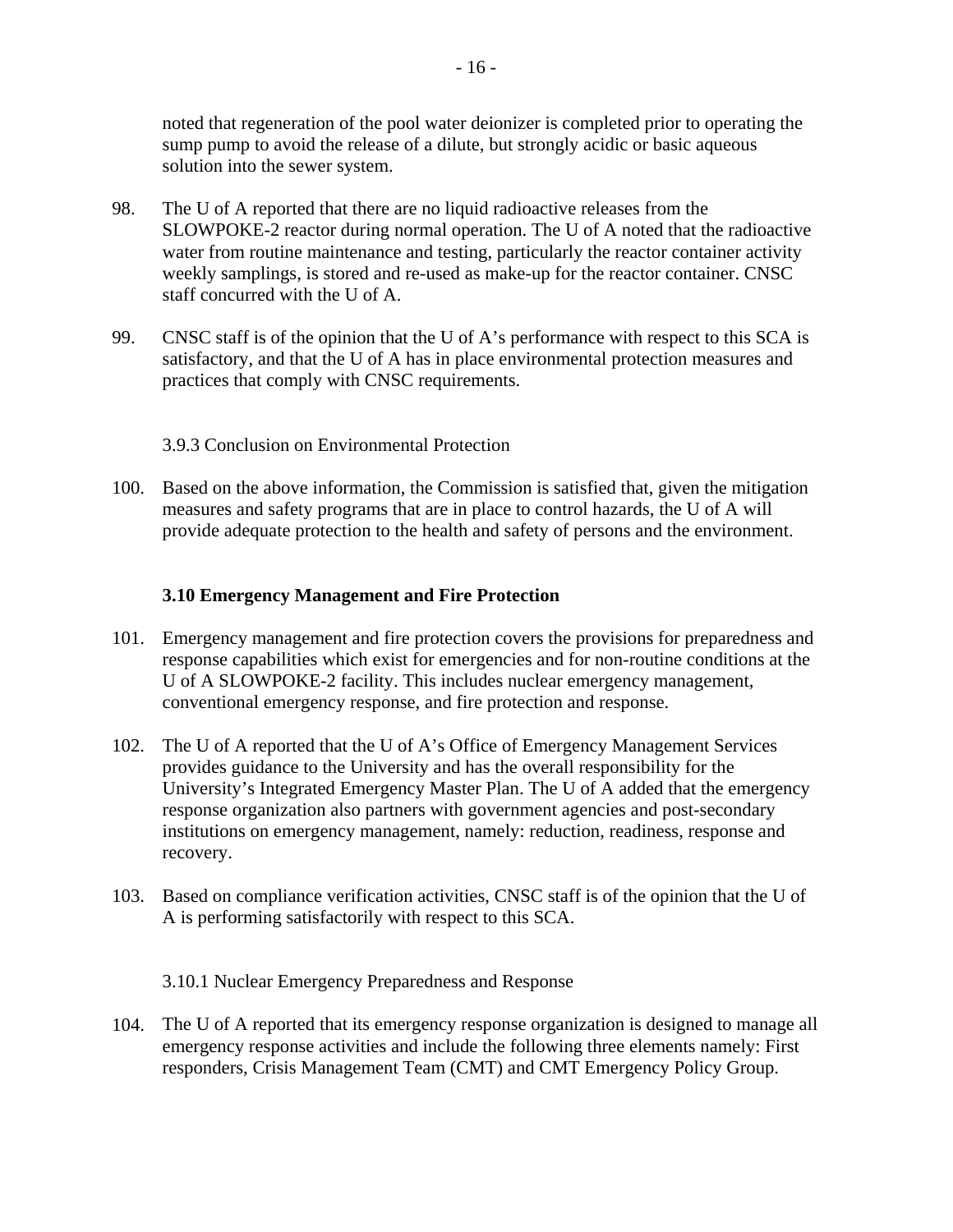105. The U of A stated that the structure and function of the university's emergency response organization is based on the Incident Command System and that, when activated, it will provide support to the scene, maintain surveillance of the portions of the university not affected by the emergency, and provide policy decisions as required. CNSC staff agreed with the U of A.

3.10.2 Fire Emergency Preparedness and Response

- 106. The U of A developed and submitted to the CNSC, in January 2012, the *University of Alberta SLOWPOKE Facility Fire Protection Program* (FPP). Following review, CNSC staff found the U of A's FPP to be acceptable.
- 107. The U of A reported that the FPP was developed to minimize both the probability of occurrence and the consequences of fire at the facility. CNSC staff noted that the FPP was established to comply with the requirements of CNSC's *General Nuclear Safety and Control Regulations*, the *National Fire Code of Canada*, and the *National Building Code of Canada*.
- 108. CNSC staff is of the view that the U of A is in compliance with regulatory requirements and its FPP.

3.10.3 Conclusion on Emergency Management and Fire Protection

109. Based on the above information, the Commission concludes that the fire protection measures and emergency management preparedness programs in place, and that will be in place, at the facility are adequate to protect the health and safety of persons and the environment.

#### **3.11 Waste Management**

- 110. Waste management covers the licensee's site-wide waste management program. CNSC staff evaluated the U of A's performance with regards to waste minimization, segregation, characterization and storage.
- 111. The U of A reported that the operation of the SLOWPOKE-2 reactor facility generates both routine laboratory waste and materials contaminated with radioactivity. The U of A added that the Risk Management Services, Department of Environment, Health and Safety, and specifically the Environmental Services Division, is responsible for the management of hazardous waste at the university, and the SLOWPOKE-2 facility. Furthermore, the U of A noted that the hazardous waste is transported from the main campus to the University's Hazardous Waste Facility at Cloverbar, Edmonton where it is sorted, stored and shipped to a licensed waste facility or recycled.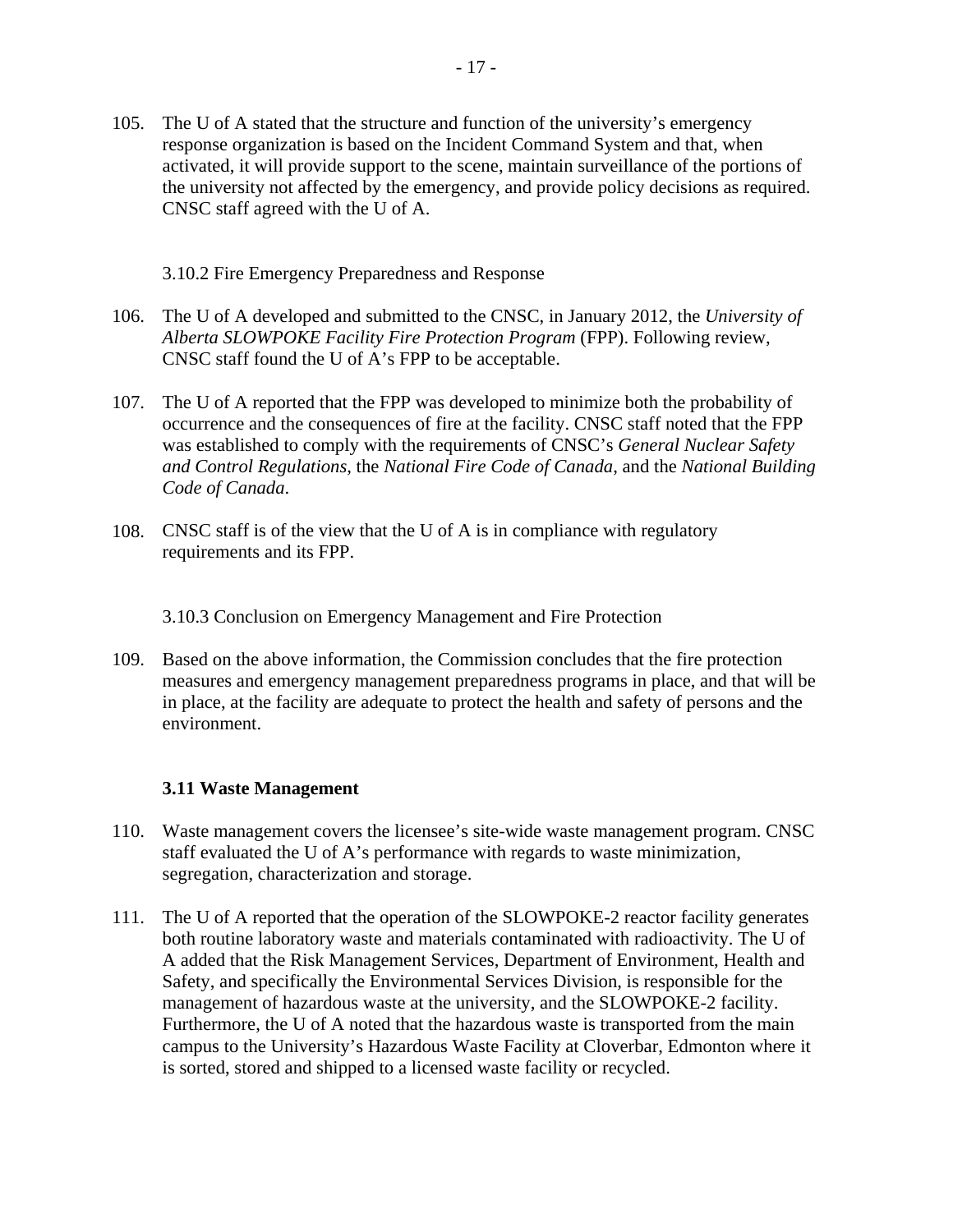- 113. The U of A noted that procedures and processes for the removal and disposal of the reactor components made radioactive by operation are fully described in the University of Alberta Preliminary Decommissioning Plan. CNSC staff confirmed that the decommissioning plan was reviewed and accepted by CNSC staff. CNSC staff noted that there is no spent fuel generated from the SLOWPOKE-2 reactor.
- 114. The Commission enquired about radioactive waste management and the amount of waste that is considered radioactive for disposal. A representative from the U of A responded that the typical amount of waste that is disposed as radioactive waste is less than 10 kg in a 2-year period but that this waste is generally no longer radioactive after being left in storage to decay. The U of A representative further responded that radioactive waste such as irradiated rock samples is stored in amounts of 100 to 200 grams per year and disposed after several years when radiation levels very close to background are reached.
- 115. CNSC staff is of the opinion that the U of A has acceptable Waste Management Practices and that their performance with respect to the Waste Management SCA is satisfactory.
- the U of A is safely managing waste at its SLOWPOKE-2 reactor facility. 116. Based on the above information and considerations, the Commission is satisfied that

# **3.12 Security**

- 117. The *General Nuclear Safety and Control Regulations* (GNSCR) requires that the licensee take all reasonable precautions to protect the environment and the health and safety of persons and to maintain the security of nuclear facilities and of nuclear substances. Precautions to protect the environment and the health and safety of persons and to maintain the security of SLOWPOKE-2 facility and of associated nuclear substances are as documented in the *Nuclear Security Regulations*.
- 118. The U of A reported that, since the mid-term status report was presented to the Commission in October 2008, three additional physical security inspections were conducted, and no action items resulted.
- 119. CNSC staff is of the opinion that the U of A SLOWPOKE-2 Facility has an acceptable security program in place that meets regulatory requirements and makes adequate provisions for the maintenance of national security.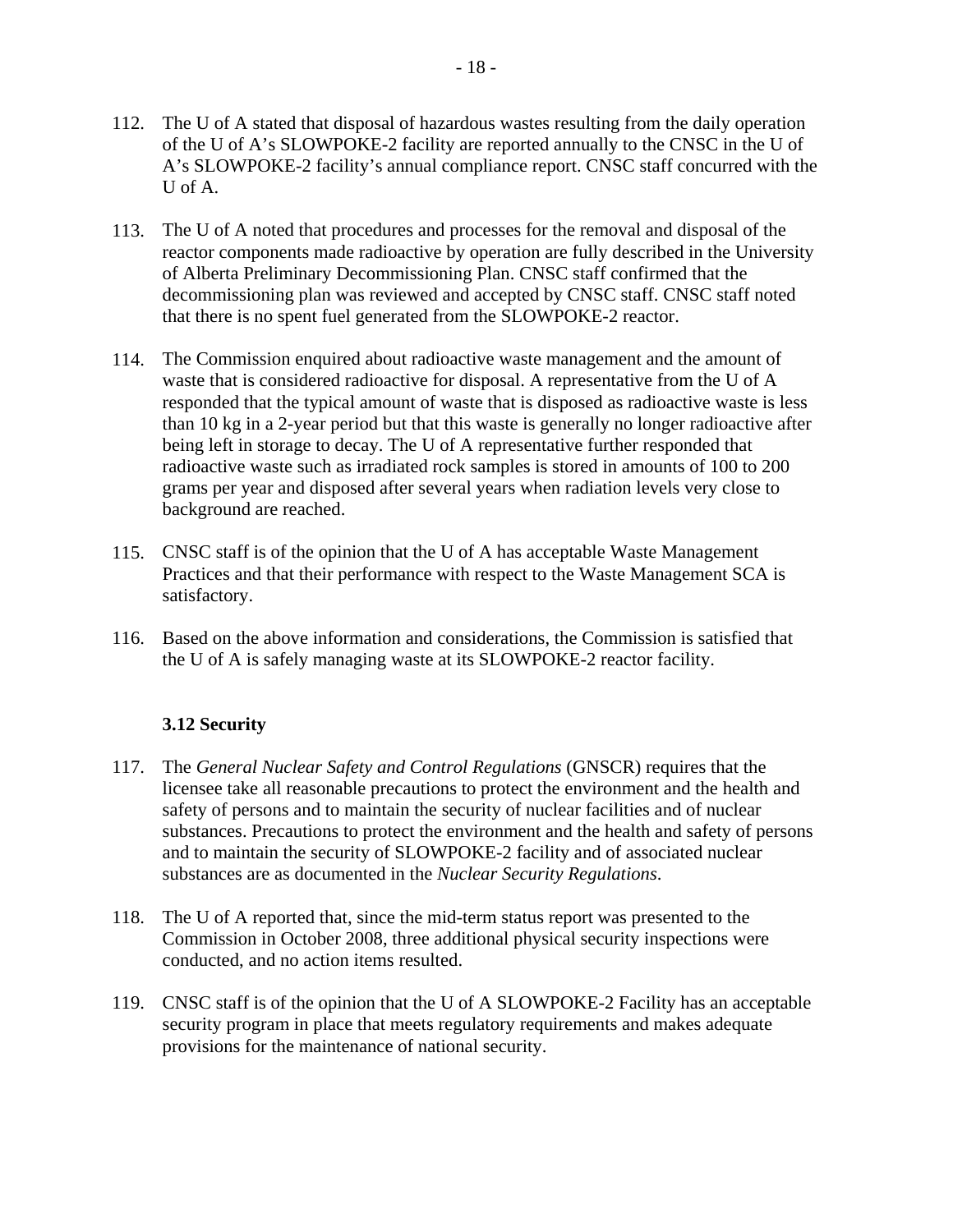- 120. The Commission is satisfied that the U of A's performance with respect to maintaining security at the facility has been acceptable.
- 121. The Commission concludes that the U of A has made adequate provisions for ensuring the physical security of the facility, and is of the opinion that the U of A will continue to make adequate provisions during the proposed licence period.

# **3.13 Safeguards**

- 122. The CNSC's regulatory mandate includes ensuring conformity with measures required to implement Canada's international obligations under the Treaty on the Non-Proliferation of Nuclear Weapons. Pursuant to the Treaty, Canada has entered into safeguards agreements with the IAEA. The objective of these agreements is for the IAEA to provide credible assurance on an annual basis to Canada and to the international community that all declared nuclear material is in peaceful, non-explosive uses and that there is no undeclared nuclear material or activities in this country.
- 123. The U of A reported that access to the SLOWPOKE-2 facility, specifically the reactor room vault, is under strict control whereby only CNSC-certified personnel have access, and that the facility has security equipment in place to monitor any potential unauthorized attempt to access the facility.
- 124. The U of A noted that the security measures in place at the SLOWPOKE-2 facility include controlled access to the facility, and prevention from loss, illegal use, theft or removal of nuclear materials from the facility. The U of A reported that a safeguards program was maintained to comply with CNSC regulatory document RD-336, *Accounting and Reporting of Nuclear Material,* formerly known as AECB-1049, *Reporting Requirements for Fissionable and Fertile Substances*. CNSC staff concurred with the U of A.
- 125. The U of A reported that three Physical Inventory Verification inspections were carried out during the current licensing period. During this time, the U of A stated that monthly General Ledger Reports, annual fissile and fertile material Physical Inventory Taking, and Operational Programs were submitted to the CNSC and the IAEA. CNSC staff confirmed this information and noted that, for IAEA inspections and CNSC evaluations, The U of A complied with all regulatory requirements. CNSC staff also noted that there were no reportable events or action notices issued as a result of these inspections.
- 126. CNSC staff is of the opinion that the U of A SLOWPOKE-2 Facility has an effective and acceptable safeguards program that conforms to measures required by the CNSC to meet Canada's international safeguards obligations as well as other measures arising from the *Treaty on the Non-Proliferation of Nuclear Weapons*. CNSC staff stated that the U of A is performing satisfactorily with respect to this SCA.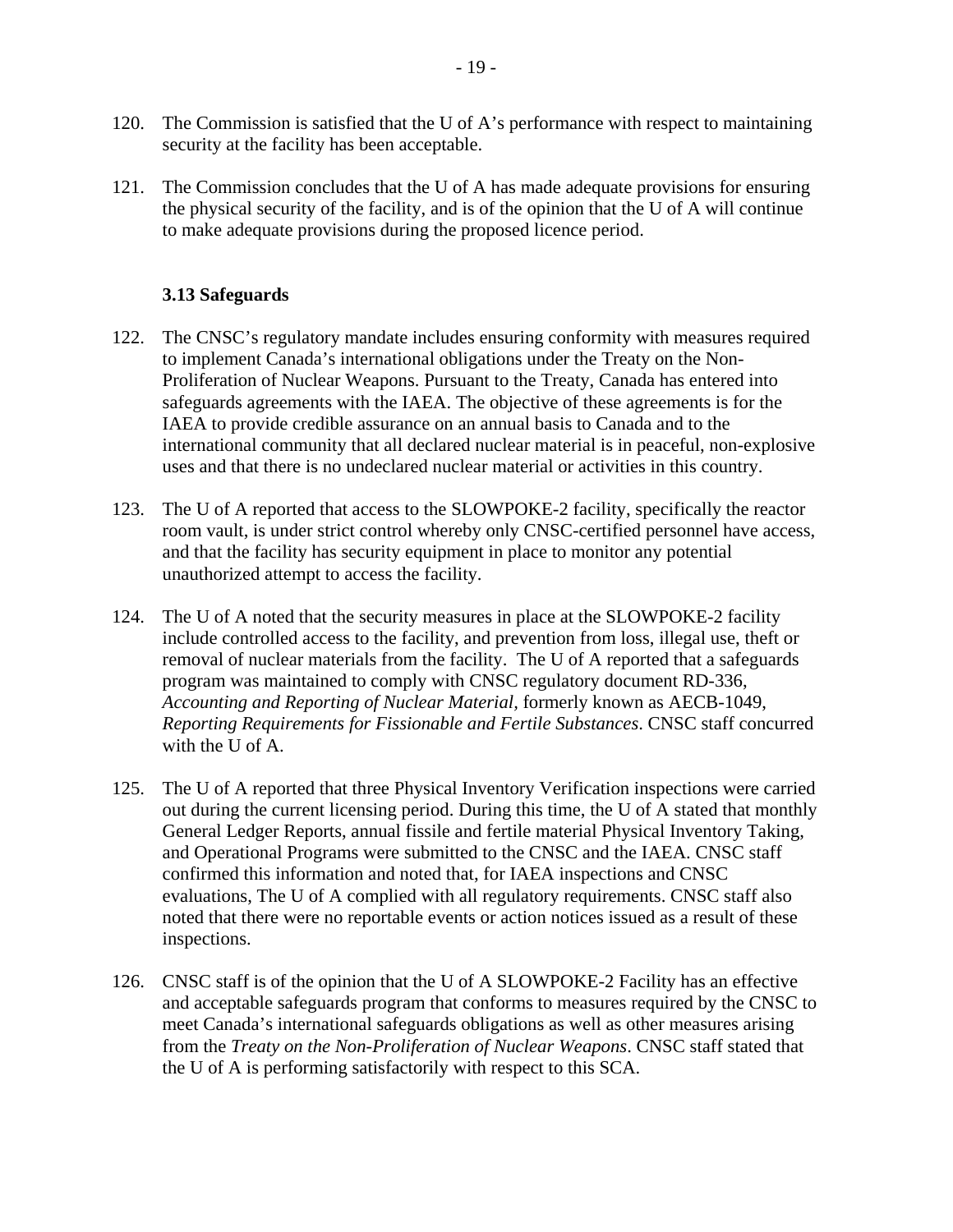127. Based on the above information, the Commission is satisfied that the U of A has made and will continue to make adequate provisions in the areas of safeguards and nonproliferation at the SLOWPOKE-2 facility that are necessary for maintaining national security and measures necessary for implementing international agreements to which Canada has agreed.

#### **3.14 Packaging and Transport**

- 128. Packaging and transport covers the safe packaging and transport of nuclear substances to and from the U of A's SLOWPOKE-2 facility. The SLOWPOKE-2 facility must adhere to the *Packaging and Transport of Nuclear Substances Regulations*<sup>5</sup> and Transport Canada's *Transportation of Dangerous Goods Regulations*<sup>6</sup> for all shipments leaving the site. The *Packaging and Transport of Nuclear Substances Regulations*  apply to the packaging and transport of nuclear substances, including the design, production, use, inspection, maintenance and repair of packages, and the preparation, consigning, handling, loading, carriage and unloading of packages containing nuclear substances.
- 129. The U of A reported that the SLOWPOKE-2 facility's Director, full-time reactor licensed operators and personnel involved in the packaging, offering for transport, transportation or receipt of radioactive substances must be Class 7 Transportation of Dangerous Goods (TDG) certified by the University of Alberta Radiation Protection Manager. CNSC staff confirmed that all U of A staff who handle nuclear substances for the purpose of packaging and transport have received relevant training as required by the *Transportation of Dangerous Goods Regulations*.
- 130. CNSC staff reported that there were no reported packaging and transport related incidents during the current licensing period and that routine compliance verification activities identified no issues of non-compliance.
- 131. CNSC staff stated that the U of A has demonstrated compliance with the *Packaging and Transport of Nuclear Substances Regulations* and the *Transportation of Dangerous Goods Regulations*.
- 132. Based on the information obtained through CNSC compliance inspections, the U of A's annual compliance reports and event reports, CNSC staff is of the opinion that the U of A has operated the facility safely and is performing satisfactorily with respect to this SCA.
- 133. Base on the above information, the Commission is satisfied that the U of A is meeting regulatory requirements regarding packaging and transport.

 5 SOR/2000-208

<sup>6</sup> SOR/2001-286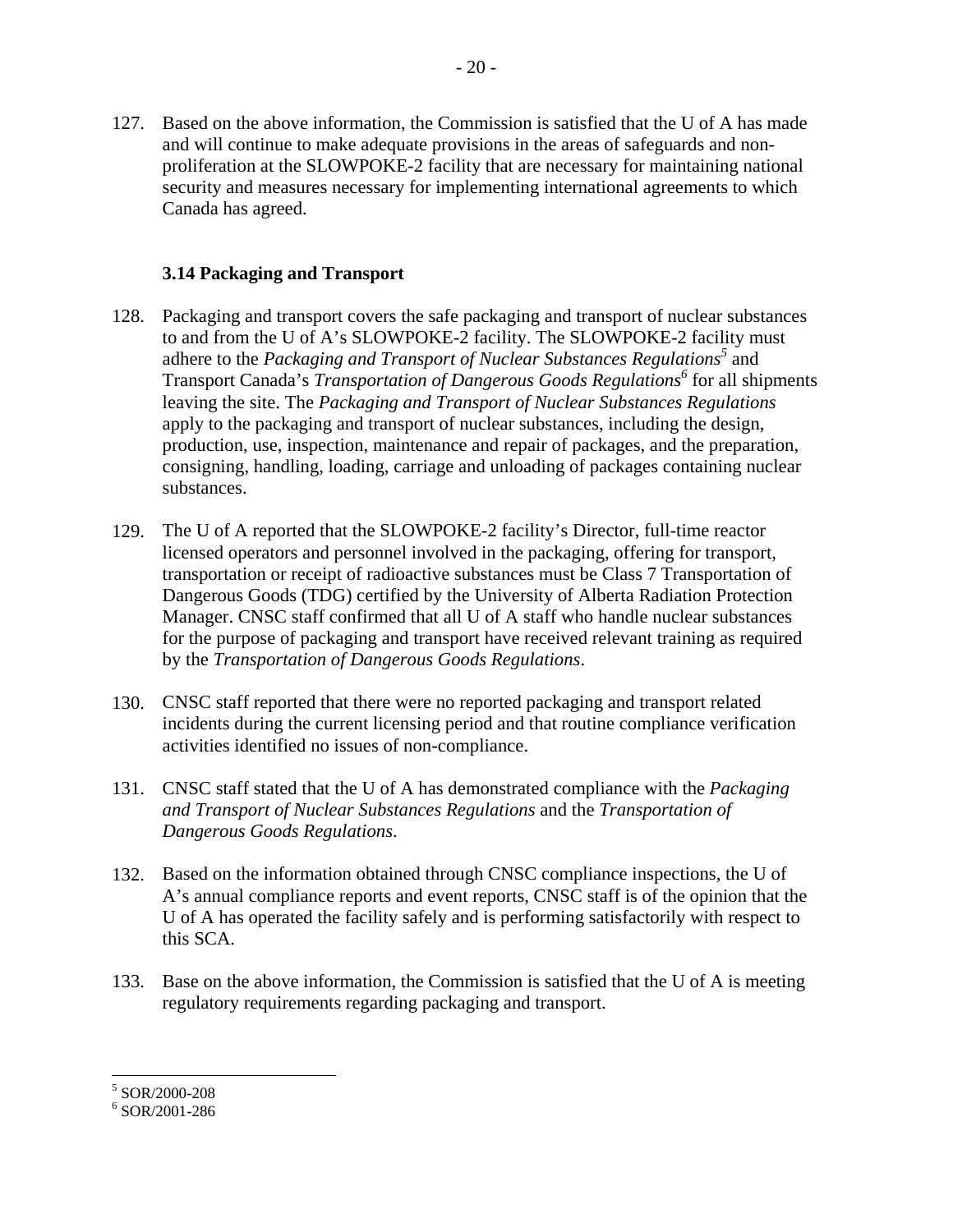# **3.15 Application of the** *Canadian Environmental Assessment Act*

- 134. Before making a licensing decision, the Commission must be satisfied that all applicable requirements of the *Canadian Environmental Assessment Act, 2012*7 (CEAA 2012) have been fulfilled.
- 135. CNSC staff reported that it had completed an Environmental Assessment (EA) determination under the CEAA 2012. CNSC staff stated that the licence renewal request is not classified as a "designated project" pursuant to the *Regulations Designating Physical Activities* made under paragraph 84(*a*) of the CEAA 2012. Therefore, the CNSC is not considered a responsible authority pursuant to paragraph 15(*a*) of the CEAA 2012 and no federal EA is required.
- 136. In accordance with the CEAA and its regulations, CNSC staff have determined that no Environmental Assessment under the CEAA is required in order for this licensing action to occur.
- 137. The Commission is satisfied that no federal EA is required in this case. The Commission notes that the NSCA provides a strong regulatory framework for environmental protection. Whether an EA is required or not, the CNSC regulatory system ensures that adequate measures are in place to protect the environment and human health in accordance with the NSCA and its Regulations.

# **3.16 Aboriginal Engagement**

- 138. The common law Duty to Consult with Aboriginal communities and organizations applies when the Crown contemplates actions that may adversely affect established or potential Aboriginal or treaty rights.
- 139. CNSC staff reported that, based on the review of the licence application, CNSC staff conducted research that lead to a preliminary list of First Nation and Métis groups and organizations including Enoch Cree First Nation, Alexander First Nation, The Confederacy of Treaty Six First Nations, and Métis Nation of Alberta.
- 140. CNSC staff stated that notification letters, including information on the licence application and the public hearing process, were sent to the identified groups, and these groups were encouraged to participate should they have interest in the matter. CNSC staff confirmed that follow-up calls were made to ensure that the information was received and to answer questions if necessary.
- 141. Based on the information reviewed to date, CNSC staff is of the opinion that activities related to the non-power reactor operating licence are not expected to cause any adverse impact to any potential or established Aboriginal or treaty rights. CNSC staff noted that identified First Nation and Métis groups and organizations were notified and

<sup>&</sup>lt;u>.</u>  $<sup>7</sup>$  S.C. 2012, c. 19, s.52</sup>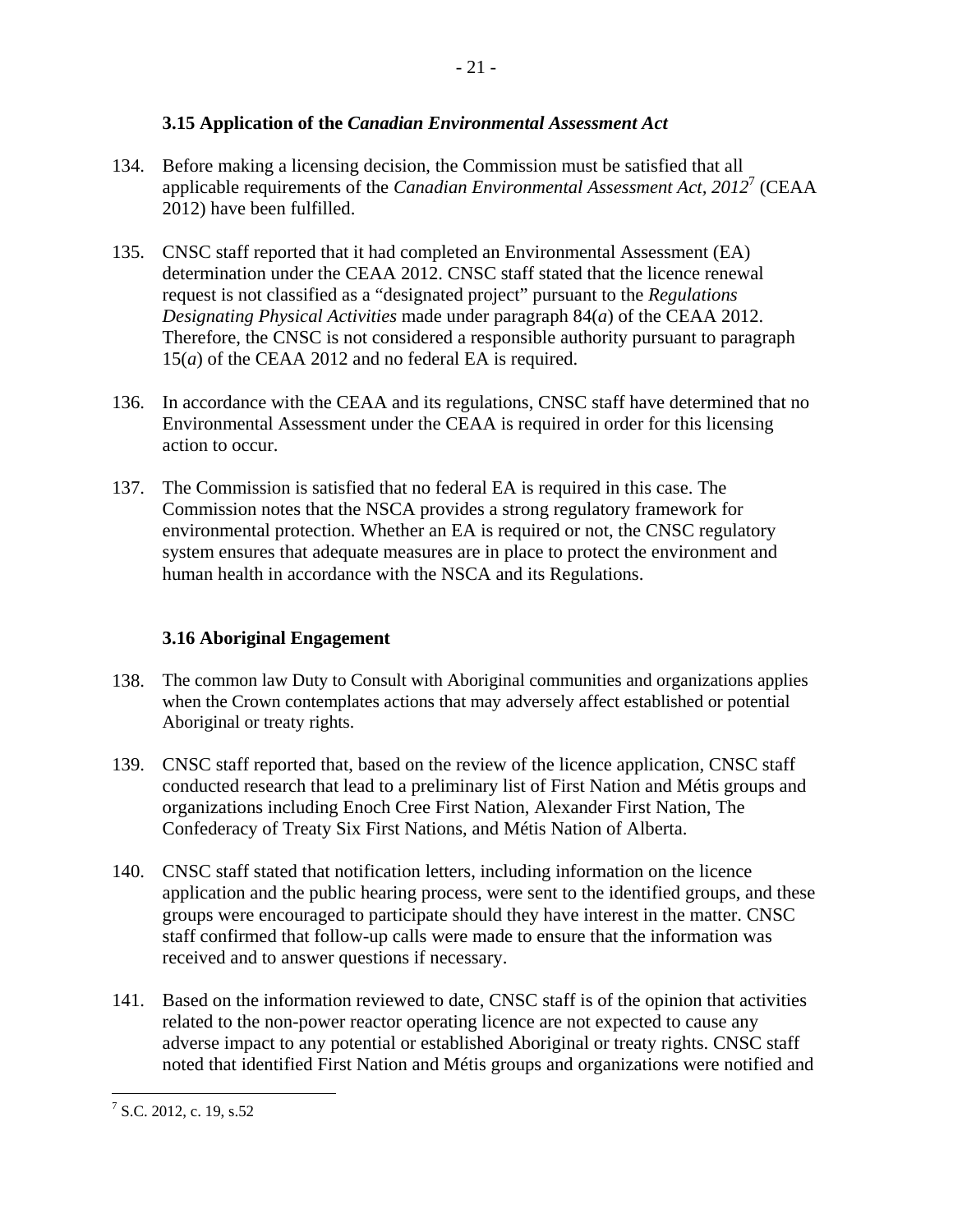encouraged to participate in the review process and to advise the Commission directly of any concerns they may have in relation to this licensing decision.

142. Based on the information provided, the Commission acknowledges the efforts made in relation to the CNSC's obligations regarding Aboriginal consultation and the Legal Duty to Consult.

# **3.17 Public Information Program**

- 143. A public information program is a regulatory requirement for licence applicants and licensed operators of Class I nuclear facilities, such as the SLOWPOKE-2 reactor facility. Paragraph 3(j) of the *Class I Nuclear Facilities Regulations*<sup>8</sup> requires that licence applications include "*the proposed program to inform persons living in the vicinity of the site of the general nature and characteristics of the anticipated effects on the environment and the health and safety of persons that may result from the activity to be licensed*."
- 144. The U of A reported that information including the reactor's location, contact information, and the activities that are carried out, is provided on the university website. Furthermore, over the history of the facility, the U of A added that information was made publicly available through university newsletters, staff papers and television and radio segments that were aired. The U of A noted that the SLOWPOKE-2 facility has always maintained an open policy in regards to answering any questions from either the university community or the general public regarding the security and safety of the SLOWPOKE-2 reactor. CNSC staff agreed with the U of A.
- 145. CNSC staff noted that the U of A is currently updating its public information program to meet the applicable sections of RD/GD-99.3, *Public Information and Disclosure*, CNSC Regulatory Document.
- 146. CNSC staff commented that RD/GD 99.3 was a generic document, and that they have worked with the CNSC communications group to better define their expectations in this regard for each category of licensee, with the implementation of new requirements following a graded approach.
- 147. The Commission expressed the view that the public information program seems incomplete, and asked for opinions on this topic. The U of A representative provided details on the public information activities, including tours of the facility and publications in local newspapers. The U of A representative added that they are willing to work with CNSC staff in order to meet the requirements stated in RD/GD 99.3. CNSC staff noted that they are in the process of communicating their expectations to the licensees in this regard, and will gradually put in place the requirements stated in RD/GD 99.3, taking into account the facility's level of risk. CNSC staff commented

<sup>1</sup> 8 SOR/2000-204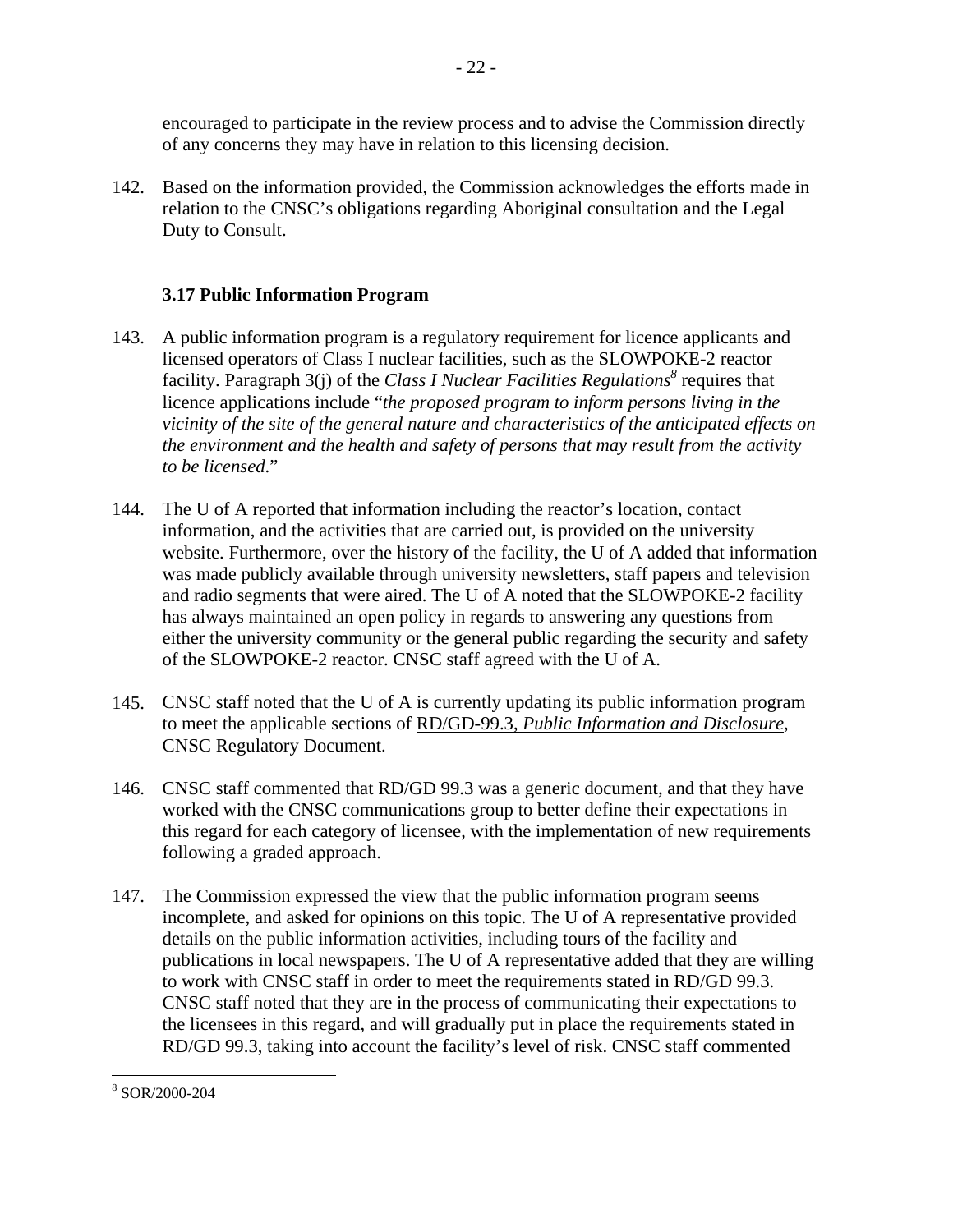that RD/GD 99.3 was a generic document, and that they have worked with the CNSC communications group to better define their expectations in this regard for each category of licensee, with the implementation of new requirements following a graded approach.

- 148. The University of Alberta representative commented that communicating information about a nuclear reactor in the centre of a city can be sensitive and requires careful consideration. The University of Alberta representative added that universities might not be able to comply with all of the requirements around a communication policy that comes out of the CNSC, given a risk/benefit ratio that a university needs to consider in having those types of communication policies. CNSC staff noted being willing to discuss with the licensees on this topic, taking onto account that there are essential elements to be included in a public information program. The Commission commented that part of the CNSC's mandate is to disseminate factual information to the public about nuclear science, and the licensees public information programs is one way for the Commission to fulfill this mandate. The Commission considers that hiding information that should have been disclosed is a behaviour that should be avoided.
- 149. CNSC staff is of the opinion that the U of A's public information program is transitioning to meet the applicable requirements of RD/GD-99.3. CNSC staff will continue to monitor the U of A's process and compliance with the applicable requirements of RD/GD-99.3*.*
- 150. Based on this information, the Commission is satisfied that the U of A's public information program meets regulatory requirements and is effective in keeping the public informed on the facility operations.

# **3.18 Decommissioning Plans and Financial Guarantee**

- 151. The Commission requires that the licensee has operational plans for decommissioning and long-term management of waste produced during the life-span of the facility. In order to ensure that adequate resources are available for a safe and secure future decommissioning of the SLOWPOKE-2 reactor site, the Commission requires that an adequate financial guarantee for realization of the planned activities is put in place and maintained in a form acceptable to the Commission throughout the licence period.
- 152. CNSC staff reported that the U of A revises their decommissioning plan every five years. CNSC staff confirmed that the U of A's current decommissioning plan meets the requirements of CSA standard *Decommissioning of Facilities Containing Nuclear Substances*, N294-09.
- 153. The U of A reported that the CNSC reviewed and accepted the SLOWPOKE-2 facility's decommissioning plans on July 4, 2011, and agreed with the proposed financial guarantee. CNSC staff confirmed the U of A's statement and noted that the revised decommissioning plan resulted in an increase in the financial guarantee, which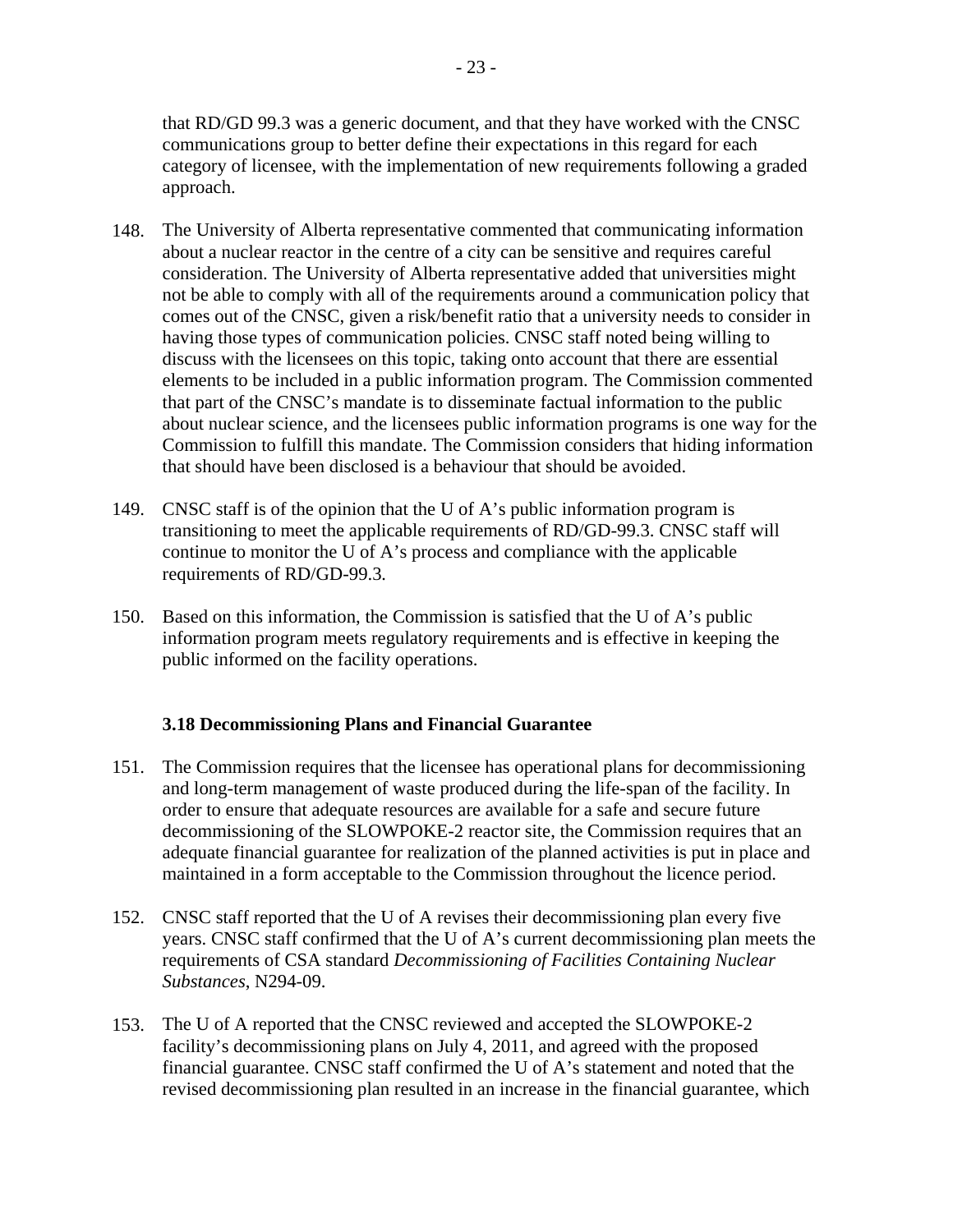is in place in the form of a strip bond held in an escrow account, to \$5.75M.

- 154. CNSC staff is of the opinion that the U of A has been maintaining the required financial guarantee for decommissioning and is in compliance with the current licence condition pertaining to the financial guarantee. CNSC staff is satisfied that the U of A's financial guarantee is consistent with the criteria set out in the CNSC Regulatory Guide G-206, *Financial Guarantees for the Decommissioning of Licensed Activities.*
- 155. The Commission sought information regarding the decommissioning of the SLOWPOKE-2 reactor facility. The U of A representative explained that there is an escrow account that is growing interest continuously and there is an ongoing contribution account that was started by the U of A in 2011. The U of A representative noted that the decommissioning costs are currently planned at \$10 million for 2040.
- 156. Based on this information, the Commission considers that the decommissioning plans and related financial guarantee are acceptable for the purpose of the current application for licence renewal.

# **3.19 Nuclear Liability Insurance and Cost Recovery**

- 157. The Commission requires that the licensee has Nuclear Liability Insurance under the *Nuclear Liability Act*.
- 158. A Class I licensed facility is subject to the requirements of Part 2 of the CNSC *Cost Recovery Regulations*. Fees are normally charged on an annual basis and are paid by the licensee on a quarterly basis.
- 159. The U of A reported that, as the owner and operator of the University of Alberta SLOWPOKE Nuclear Reactor, they carry a requisite \$500,000 commercial coverage insurance policy pursuant to the Nuclear Liability Act. The U of A added that premiums are paid annually to the Nuclear Insurance Association of Canada by the University through the Insurance and Risk Management unit of Risk Management Services. CNSC staff confirmed that the U of A has the required insurance in place.
- 160. The U of A reported that they are a post-secondary, not-for-profit, educational institution governed by the Post-Secondary Learning Act of the Province of Alberta whereby the U of A is exempt from cost recovery fees. CNSC staff concurred with the U of A.

#### **3.20 Licence Length and Conditions**

161. The U of A requested the renewal of the current operating licence for a period of 10 years. CNSC staff recommended the renewal of the licence for a period of 10 years, stating that the U of A is qualified to carry on the licensed activities authorized by the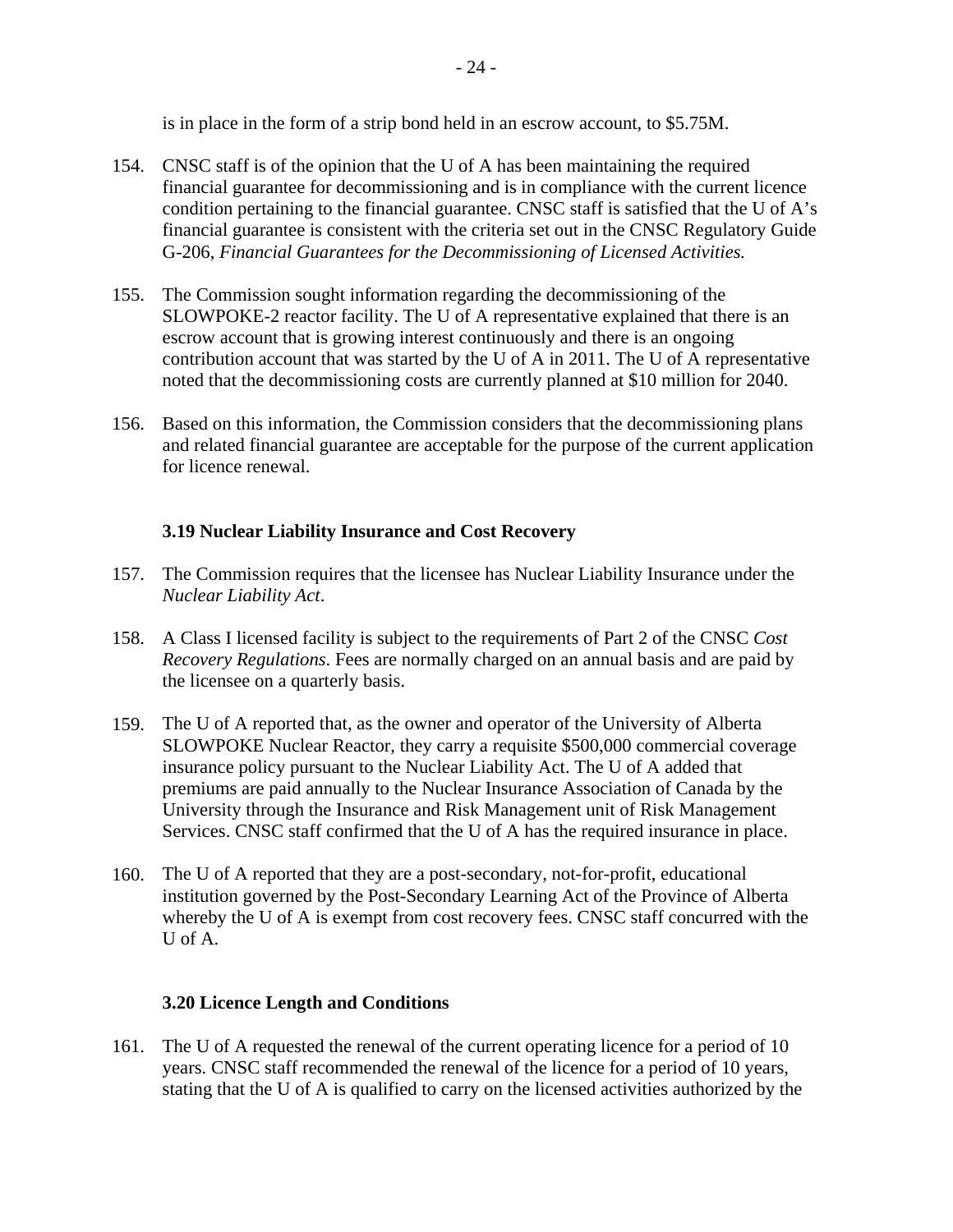licence.

- 162. The Commission sought comments from SLOWPOKE licensees on the CNSC's transition from licence conditions to the LCH. The Commission was informed that the SLOWPOKE facilities had the opportunity to review three draft LCHs and found that, while they find the LCH useful in detailing how to meet regulatory requirements and intend on doing their best to comply with the LCH, this document was overwhelming and the administrative and technical conditions and requirements are complex and not necessarily applicable to the SLOWPOKE facilities. CNSC staff further noted that the graded approach was applied to the development of the LCH to specify exact licence conditions that apply to each specific licensee.
- 163. The Commission sought comments on the references in the LCH to documents from the past and asked if updating was required. CNSC staff responded that SLOWPOKE facilities do not tend to change significantly over time. CNSC staff noted that it is common that SLOWPOKE licensees have complimentary documents to reflect updates to the SLOWPOKE facilities' maintenance and operations as required.
- 164. Based on the information received during the course of this hearing, the Commission is satisfied that a 10-year licence is appropriate. The Commission accepts the licence conditions as recommended by CNSC staff. The Commission also accepts CNSC staff's recommendation regarding the delegation of authority, and notes that it can bring any matter to the Commission as applicable.
- 165. The Commission notes the concerns expressed by the SLOWPOKE licensees regarding the length and complexity of the LCH, and invites them to submit proposals to CNSC staff in order to simplify this document.

# **4.0 CONCLUSION**

- 166. The Commission has considered the information and submissions of CNSC staff, the applicant and all participants as set out in the material available for reference on the record, as well as the oral and written submissions provided or made by the participants at the hearing.
- 167. The Commission concludes that an environmental assessment of the proposed continued operation of the facility, pursuant to the *Canadian Environmental Assessment Act* is not required.
- 168. The Commission is satisfied that the applicant meets the requirements of subsection 24(4) of the *Nuclear Safety and Control Act*. That is, the Commission is of the opinion that the applicant is qualified to carry on the activity that the proposed licence will authorize and that the applicant will make adequate provision for the protection of the environment, the health and safety of persons and the maintenance of national security and measures required to implement international obligations to which Canada has